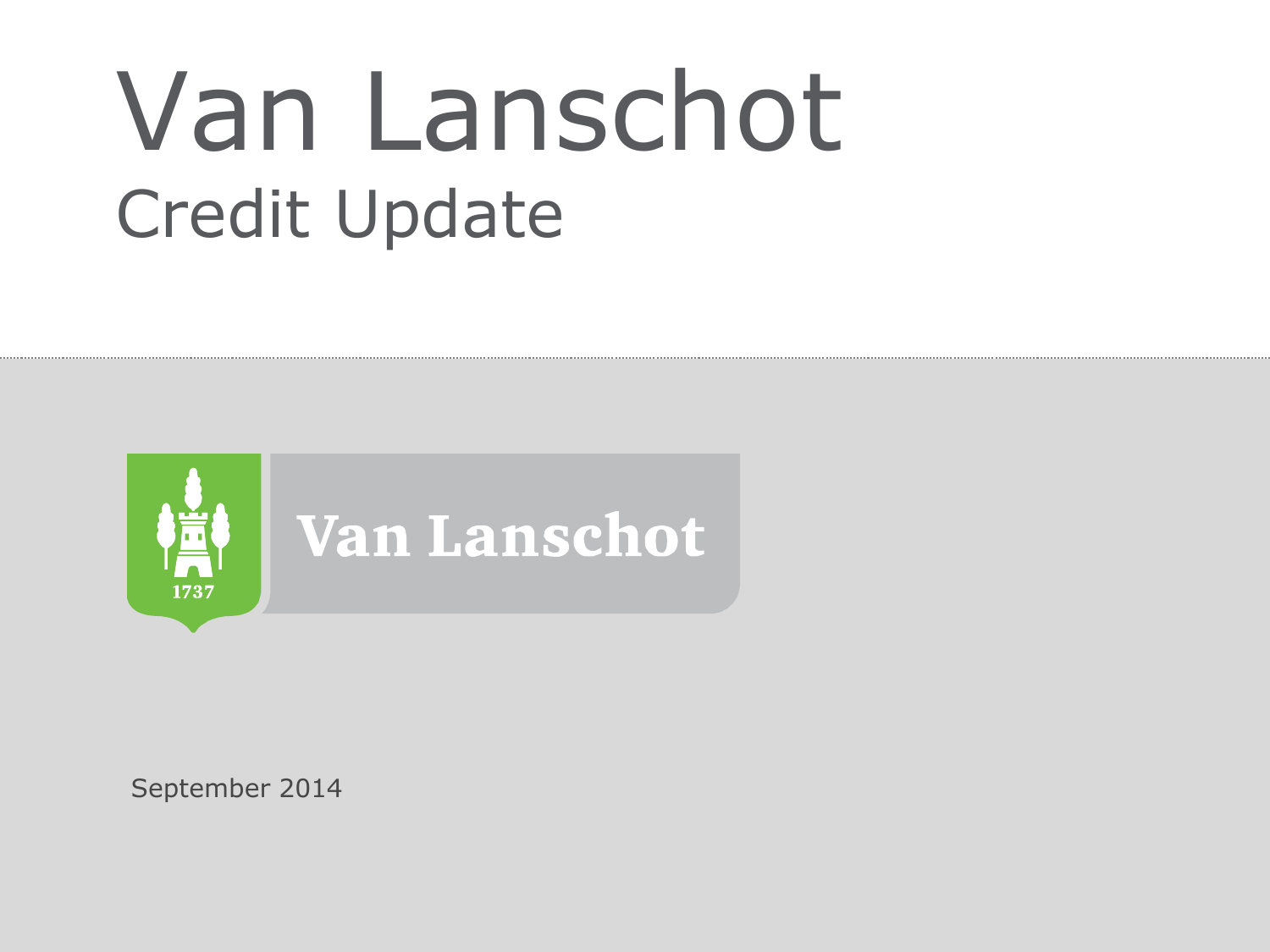

**Profile of Van Lanschot**

**2014 half-year results**

**Funding and liquidity**

**Execution of strategy on track**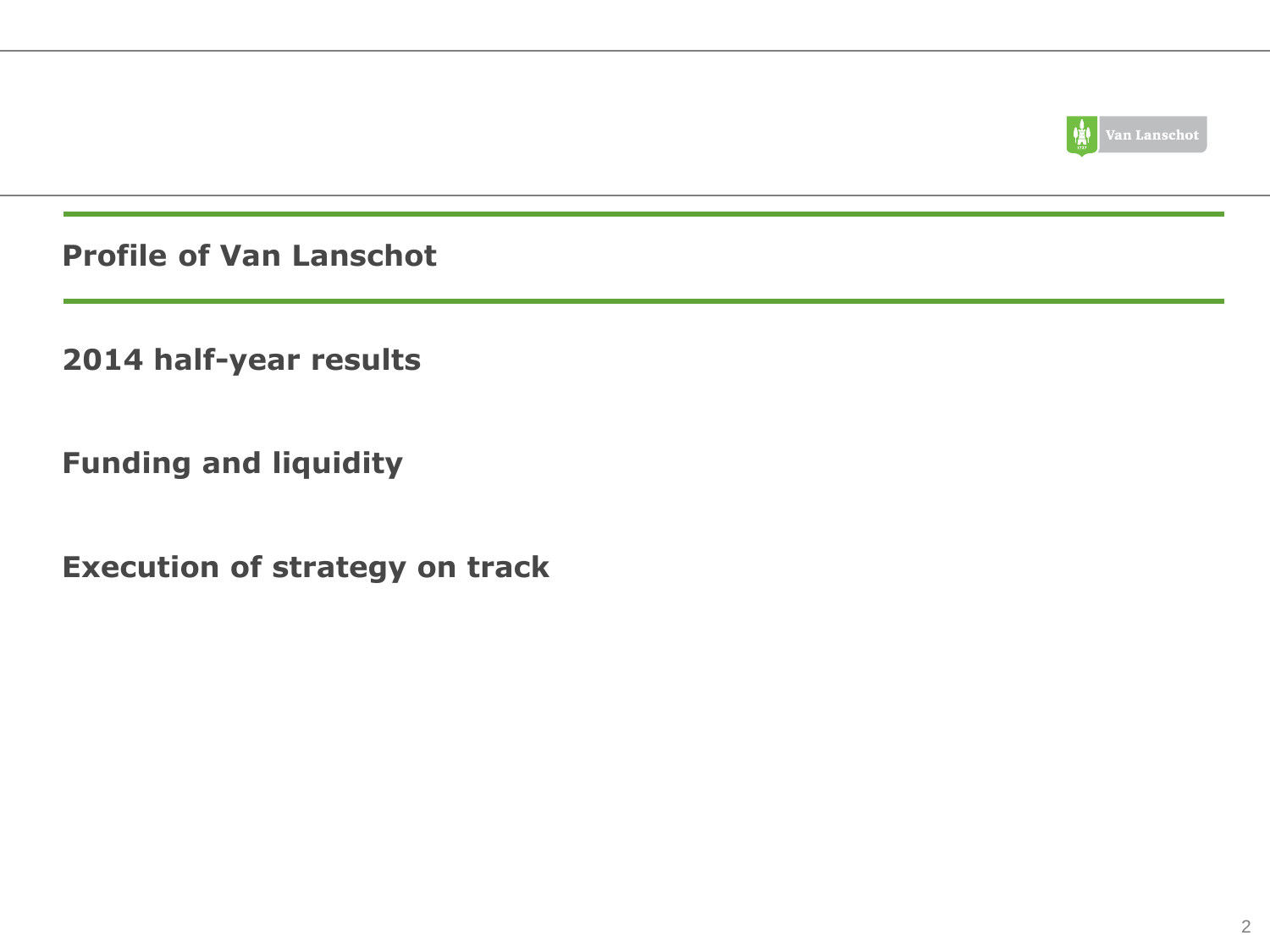### **Executive summary**



### **Van Lanschot's profile**

- Pure-play, independent wealth manager
- Oldest bank in the Netherlands with a history dating back more than 275 years
- Three lines of business Private Banking, Asset Management and Merchant Banking – combining their strengths to preserve and create wealth for our clients
- Local visibility with 34 offices and client meeting centres in the Netherlands, Belgium and Switzerland

| <b>Key financials</b>      |            |                  |
|----------------------------|------------|------------------|
|                            | H1 2014    | H1 2013          |
| Net profit                 | €49.4m     | $\epsilon$ 36.3m |
|                            |            |                  |
|                            | 30-06-2014 | $31 - 12 - 2013$ |
| Common Equity Tier I ratio | 13.8%      | 13.1%            |
| Funding ratio              | 87.9%      | 81.3%            |
| Client assets              | €.56.1bn   | € 53.5bn         |

#### **Financial targets 2017 Basel III Basel III**

|                                         | <b>Target</b><br>2017 | H1 2014 |
|-----------------------------------------|-----------------------|---------|
| • Common Equity Tier I ratio            | $>15\%$               | 13.8%   |
| • Return on Common Equity Tier I 10-12% |                       | 8.1%    |
| • Efficiency ratio                      | 60-65%                | 66.2%   |

#### **30-06-2014 Norm**

- Fully-loaded Common Equity Tier I ratio 11.6% 9.5%
- Leverage ratio 4.9% 3.0%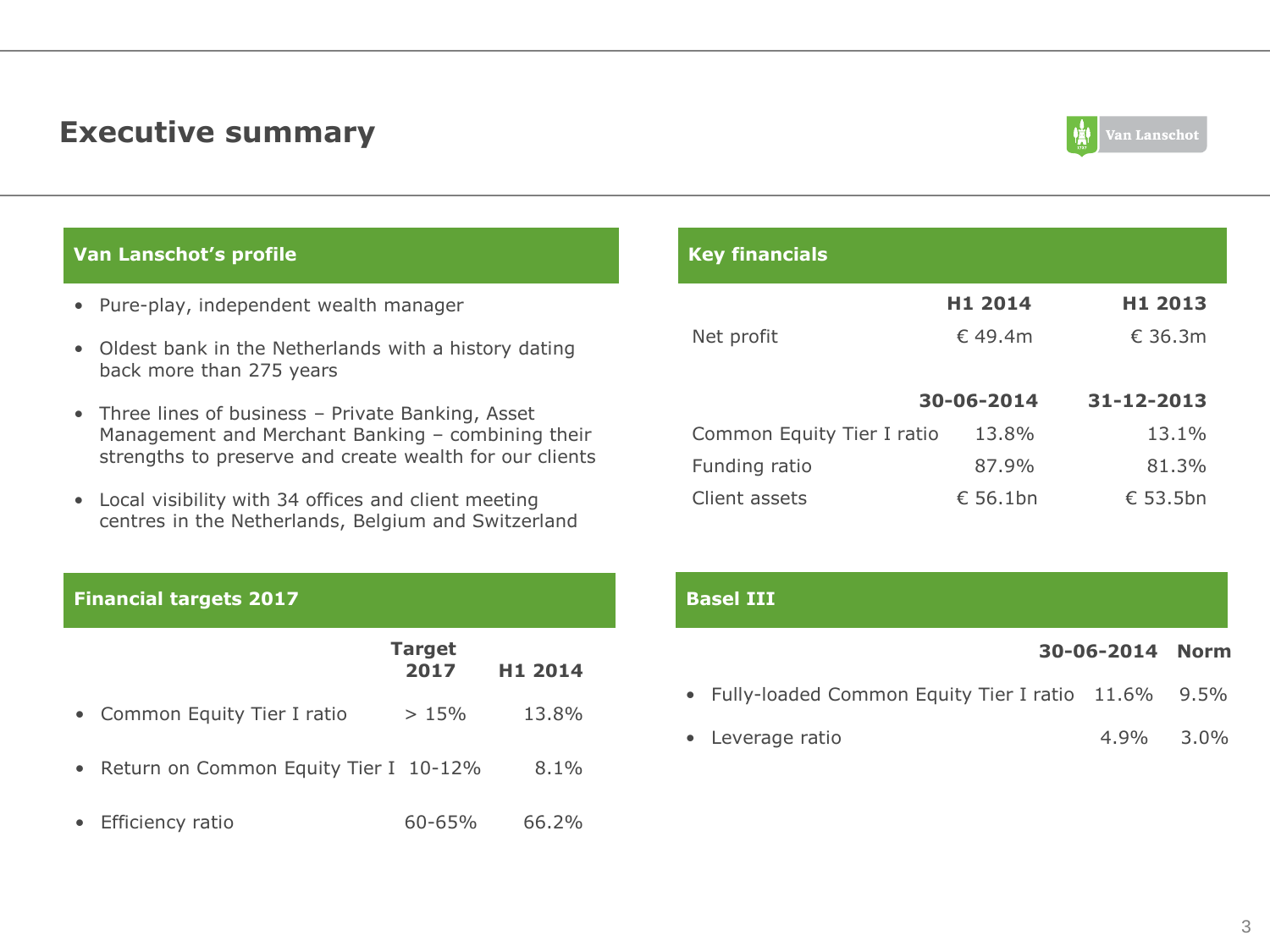### **Executive summary**



### **Strategy Progress**



- We choose to be a pure-play, independent wealth manager
- **Our objective is to preserve** and create wealth for our clients

- **Solid profit in H1 2014**
- **Growth in client assets**
- **Execution of strategic** initiatives on track

- **Private Bank of choice for high** net-worth individuals, entrepreneurs and family businesses
- **Specialised services for business** professionals and executives, healthcare professionals, and foundations and associations
- **Three service concepts: Personal** Banking, Private Banking and Private Office

### Private Banking The Asset Management Merchant Banking

- **Specialised EU investment** management boutique
- **Focus on a limited number of** high quality investment strategies in combination with integrated solutions for pension funds, insurance companies and **HNWIS**

- The most relevant boutique firm for corporates and institutional investors based on superior market knowledge in its niches
- Growth through increased share of served market niches based on leading advisory, research and trading knowledge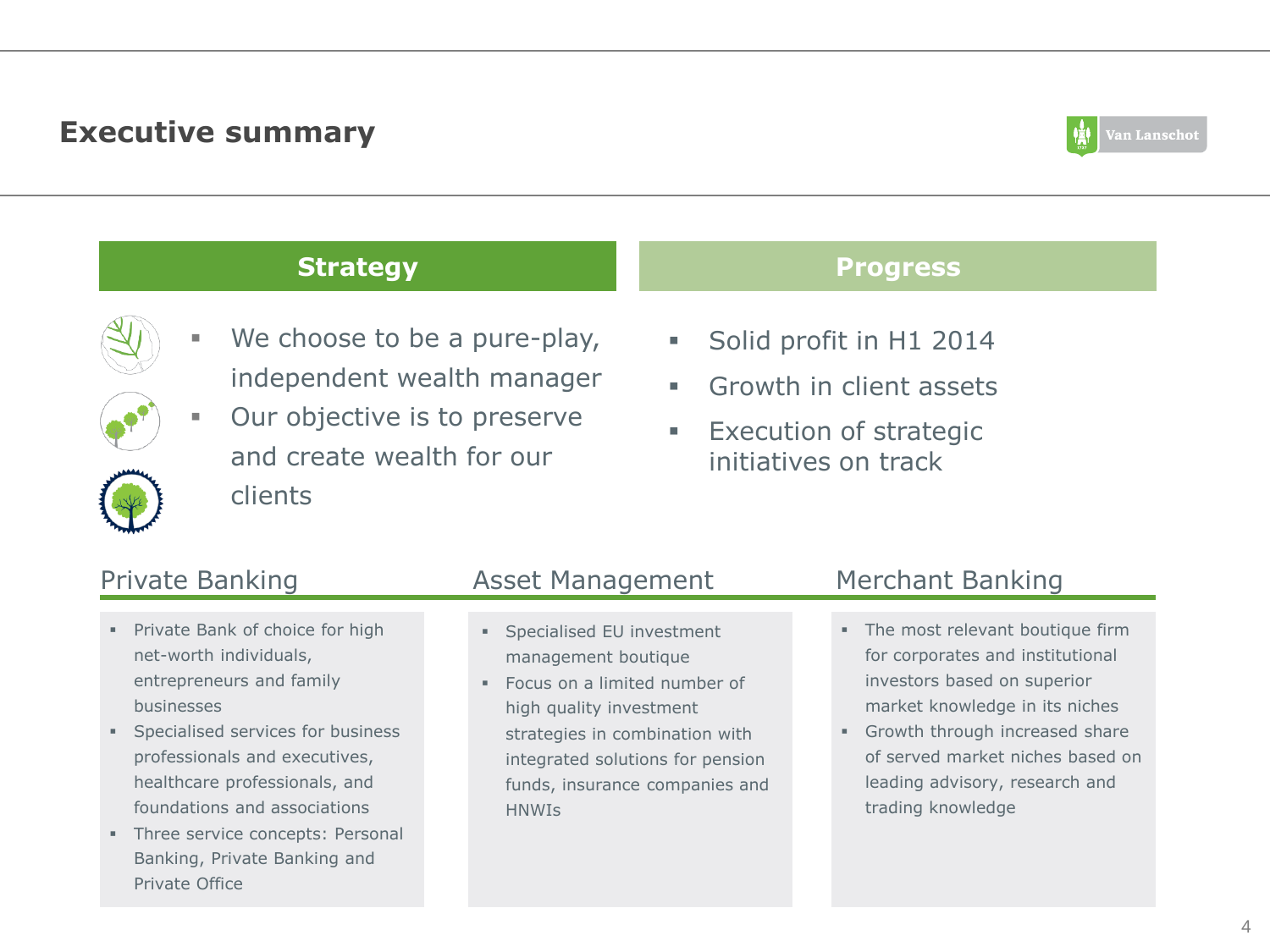### **Van Lanschot has chosen to be an independent wealth management firm**



### **Why wealth management?**

### *Building on our distinctive strengths*

We can build on our inherent strengths in private and institutional wealth management by working together for the benefit of new and existing clients

### *Supported by demographics and economic fundamentals*

There is room for a high-quality, high-service, independent wealth manager in the Benelux, leading to an attractive business model supported by demographics and macro economic fundamentals

### **Our commitment**

#### *Mission*

Preservation and creation of wealth for our clients

### *Vision*

To be the preferred wealth manager for our domestic and international client base by providing top-quality advice and service, and superior risk-adjusted returns. And in doing so attract, develop and retain the best available talent in the market and provide an exciting, entrepreneurial working environment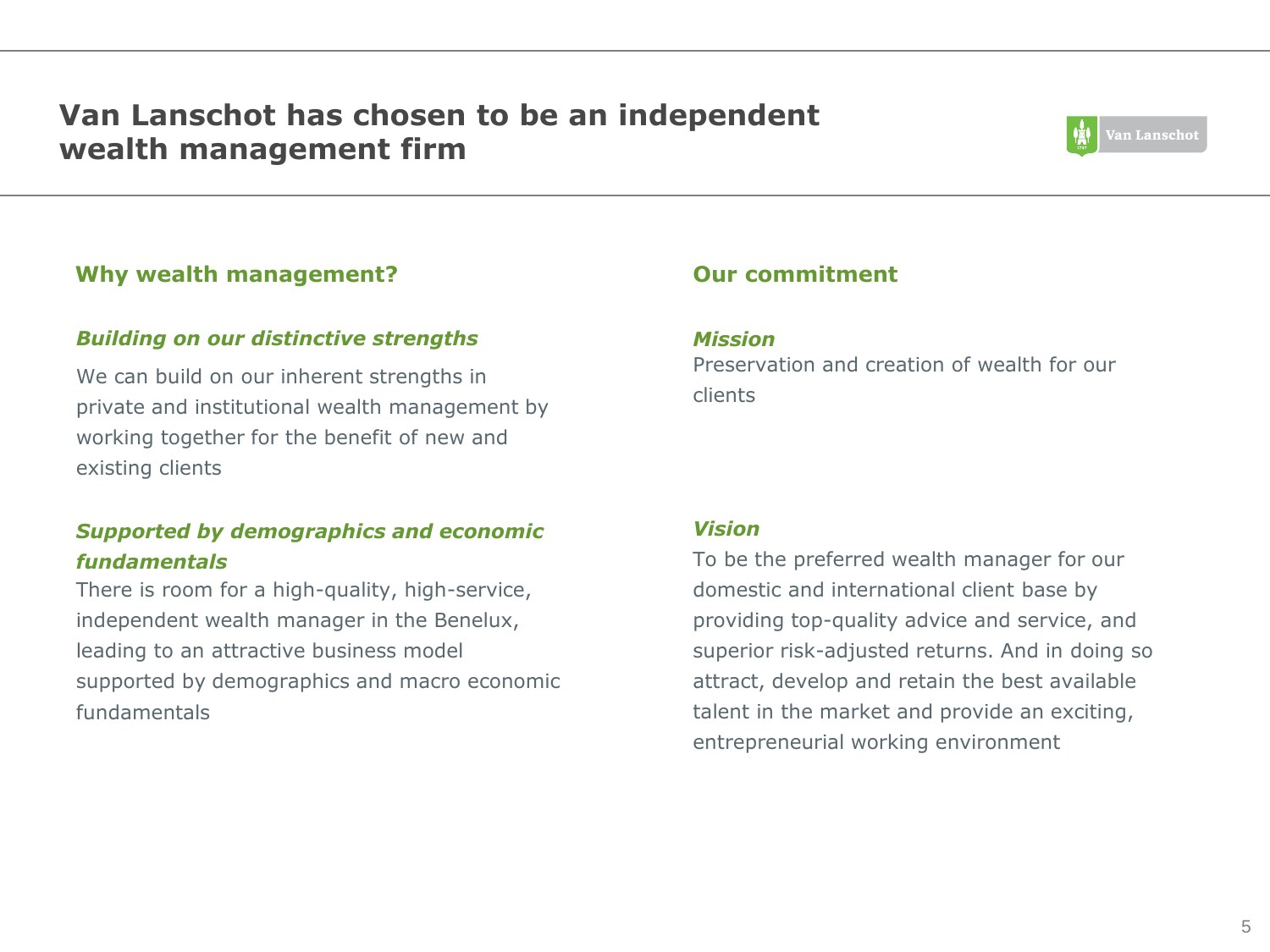### **We have created a three-pronged strategy to realise our strategic repositioning**



| <b>Focus</b>    | - Reinforced Private Banking offering with specific service concepts<br>- Specialist services for specific client segments (Entrepreneurs and family businesses,<br>business professionals and executives, healthcare professionals, and foundations and<br>associations)<br>- Continued focus on Asset Management and Merchant Banking<br>- Active reduction of activities without a clear link to Private Banking (e.g. Corporate<br>Banking: target 50% reduction of $\epsilon$ 4.4 bln in RWA in the coming 5 years) |
|-----------------|--------------------------------------------------------------------------------------------------------------------------------------------------------------------------------------------------------------------------------------------------------------------------------------------------------------------------------------------------------------------------------------------------------------------------------------------------------------------------------------------------------------------------|
| <b>Simplify</b> | - Transparent and simplified product and service offering<br>- Efficient organisation, with centralised teams for Private Banking mid-office and<br>investment expertise<br>- Lean IT and streamlined back office<br>- Significant reduction of cost base                                                                                                                                                                                                                                                                |
| <b>Grow</b>     | - Growth in all core segments:<br>• Private Banking: growing assets managed for our clients<br>• Asset Management: leveraging strong long-term track record in niche products and<br>integrated solutions and expanding client base geographically<br>• Merchant Banking: (selective) broadening of product offering combined with<br>extending geographic footprint                                                                                                                                                     |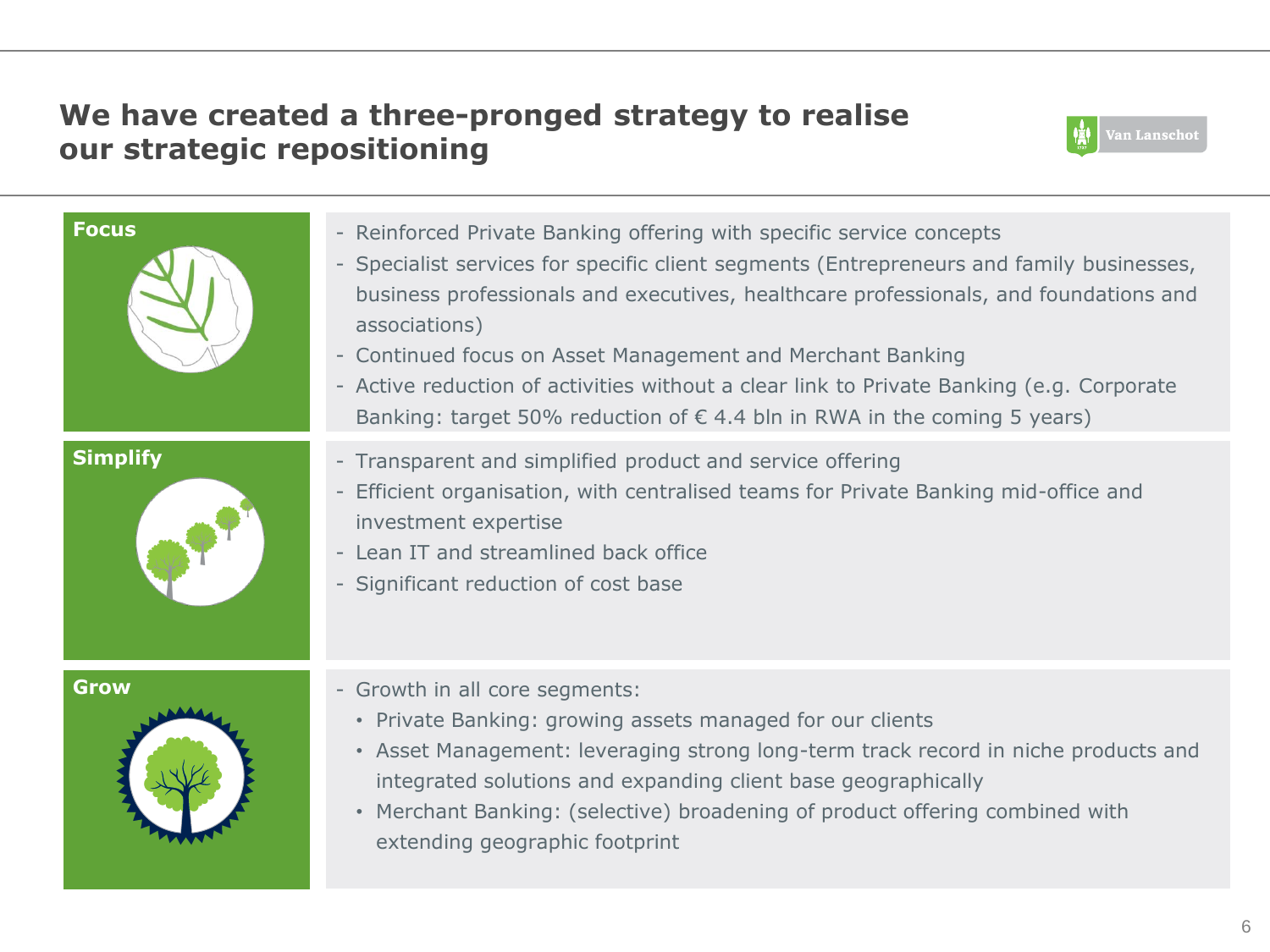### **Experienced and balanced management board**





**Karl Guha (1964) Chairman of the Board**

Background: CRO at UniCredit Banking Group



**Constant Korthout (1962) CFO / CRO**

CFO

Background: 18 years at

Robeco Group, since 2002 as Boston Consulting Group



**Arjan Huisman (1971) COO**

Background: Partner with



*Commercial activities* **(1967)** *Private Banking* **Richard Bruens** 



**Ieko Sevinga (1966)**

Background: Management Background: Director of team ABN AMRO Private Banking International

Kempen & Co

## **Supervisory Board**

| - Tom de Swaan, Chairman (1946)        | - Former CFO ABN AMRO, former Board member Dutch Central Bank |
|----------------------------------------|---------------------------------------------------------------|
| - Jos Streppel, Deputy Chairman (1940) | - Former CFO of Aegon                                         |
| - Willy Duron (1945)                   | - Honorary chairman of KBC Group, former CEO KBC Group        |
| - Godfried van Lanschot (1964)         | - Independent investor                                        |
| - Heleen Kersten (1965)                | - Chairperson of Stibbe law firm                              |
| -Jeanine Helthuis (1962)               | - Former CEO of Monuta                                        |
|                                        |                                                               |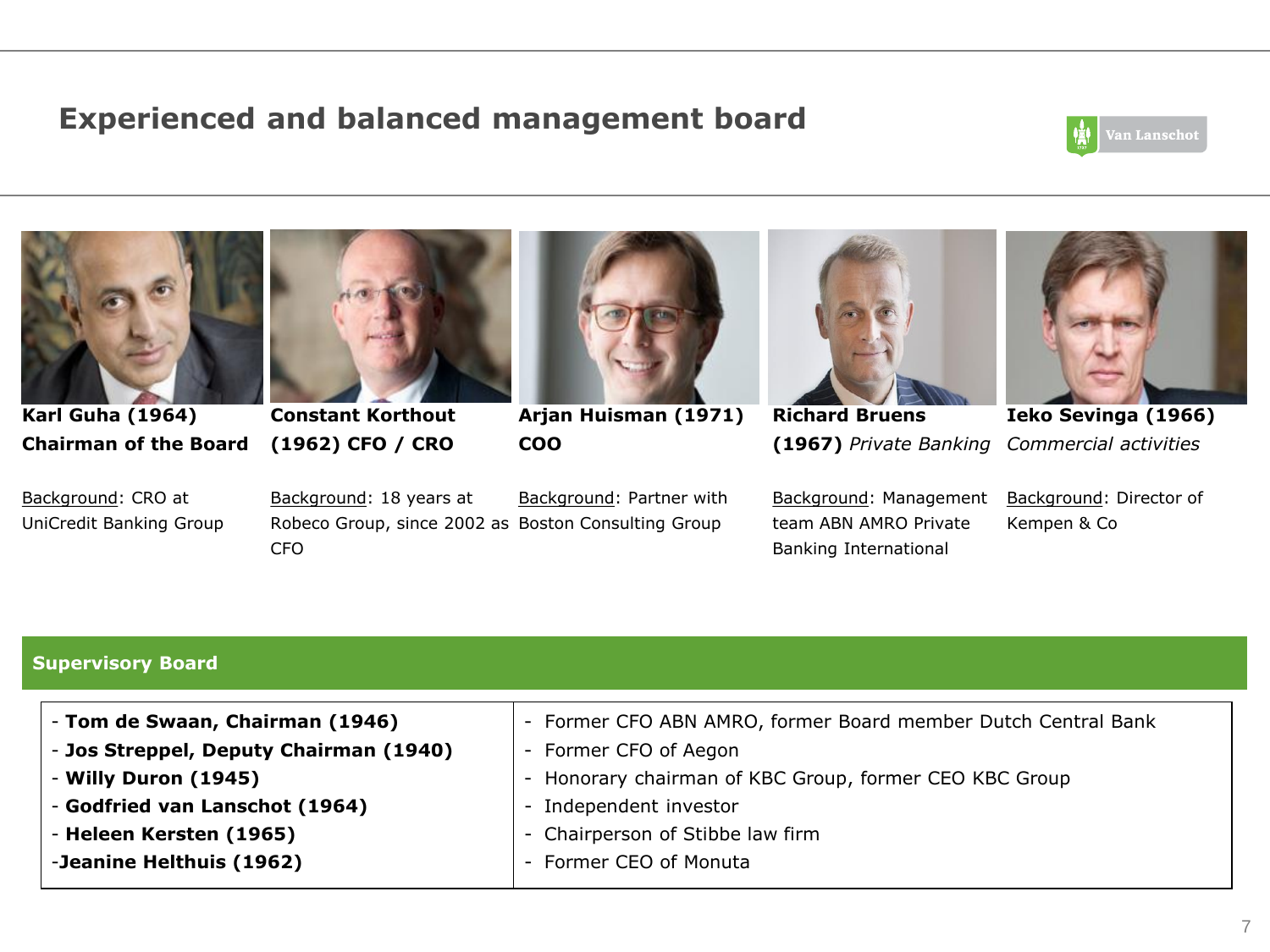### **Van Lanschot is listed on the Amsterdam stock exchange and has a stable shareholder base**



### **Holders of depositary receipts**

- Van Lanschot has issued ordinary shares A
- These shares are held by *Stichting Administratiekantoor van gewone aandelen A Van Lanschot* (the Trust)
- The Trust has issued depositary receipts for these shares, which are listed and traded on Euronext Amterdam
- In compliance with chapter 5.3 of the Dutch Financial Supervision Act the following holdings of depositary receipts have been included in the Substantial Holdings register of the Netherlands Authority for the Financial Markets

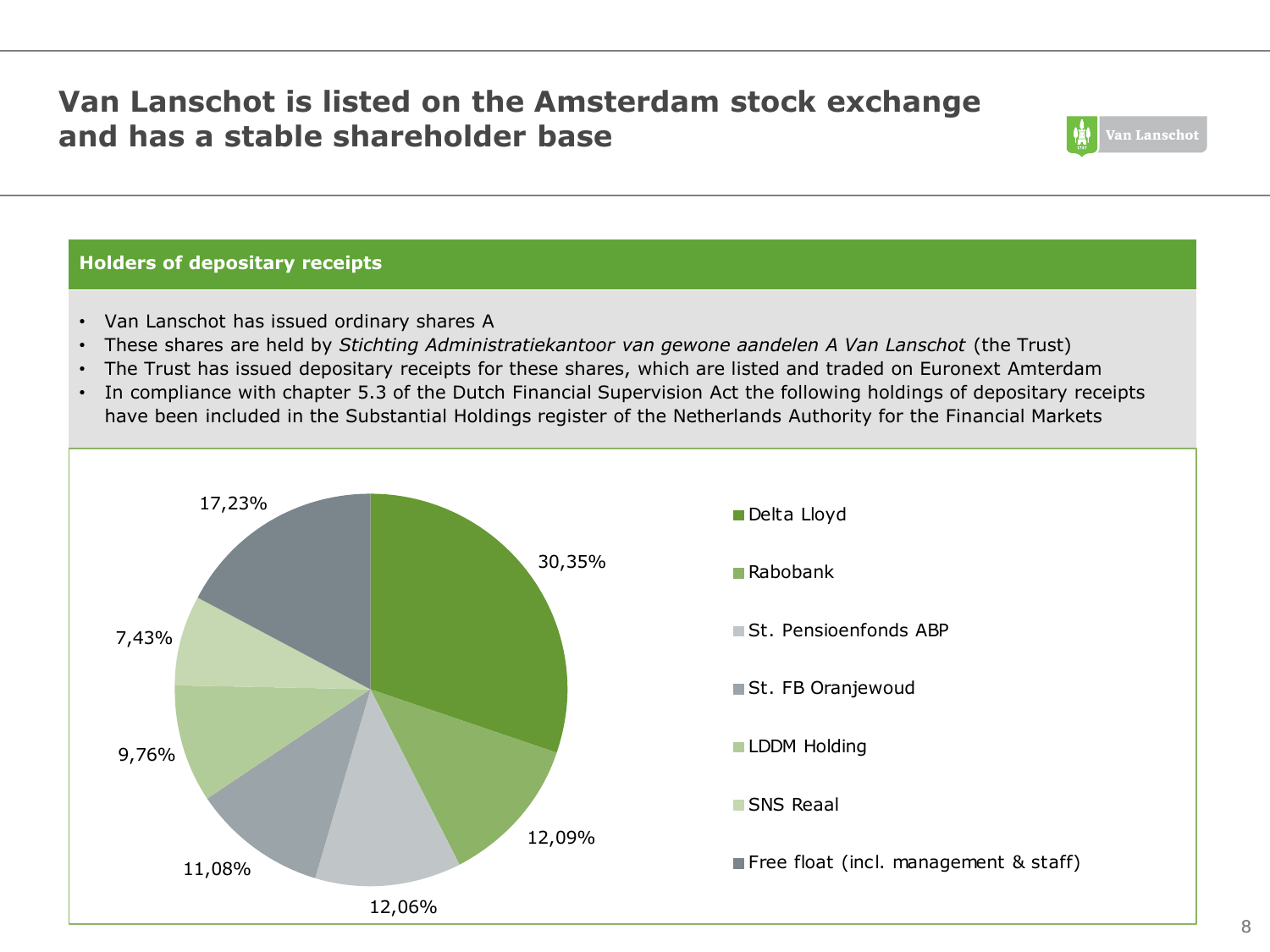### **Solid profile reflected in strong creditworthiness**



- **Long-term credit rating: A-**
- Outlook long-term credit rating: Negative
- **Short-term credit rating: F2**
- Latest press release: 30-09-2014
- Rating has been reconfirmed since 2009

### **Fitch Standard & Poor's**

- **Long-term credit rating: BBB+**
- Outlook long-term credit rating: Negative
- **Short-term credit rating: A-2**
- Latest rating report: 16-12-2013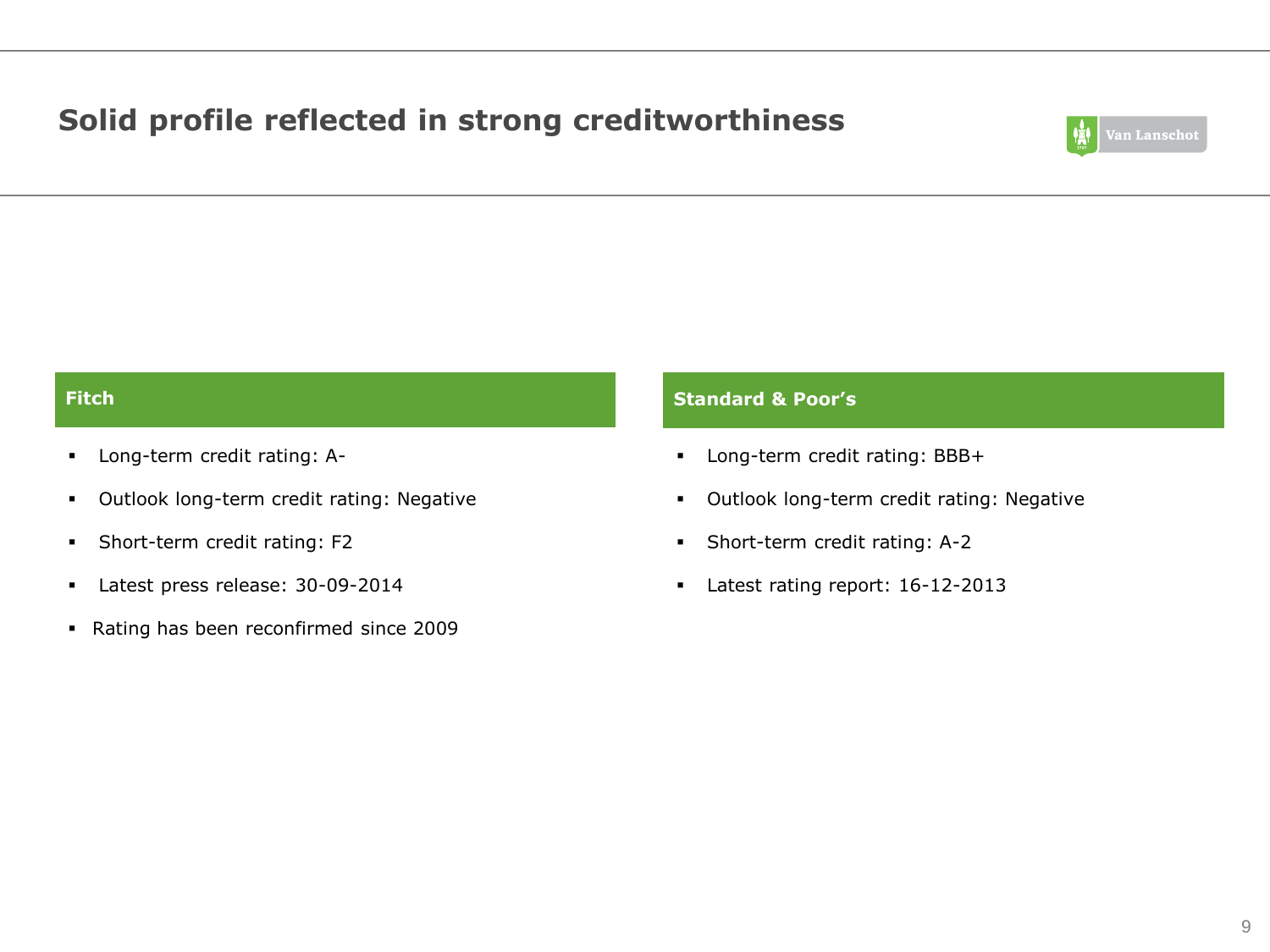

**Profile of Van Lanschot**

**2014 half-year results**

**Funding and liquidity**

**Execution of strategy on track**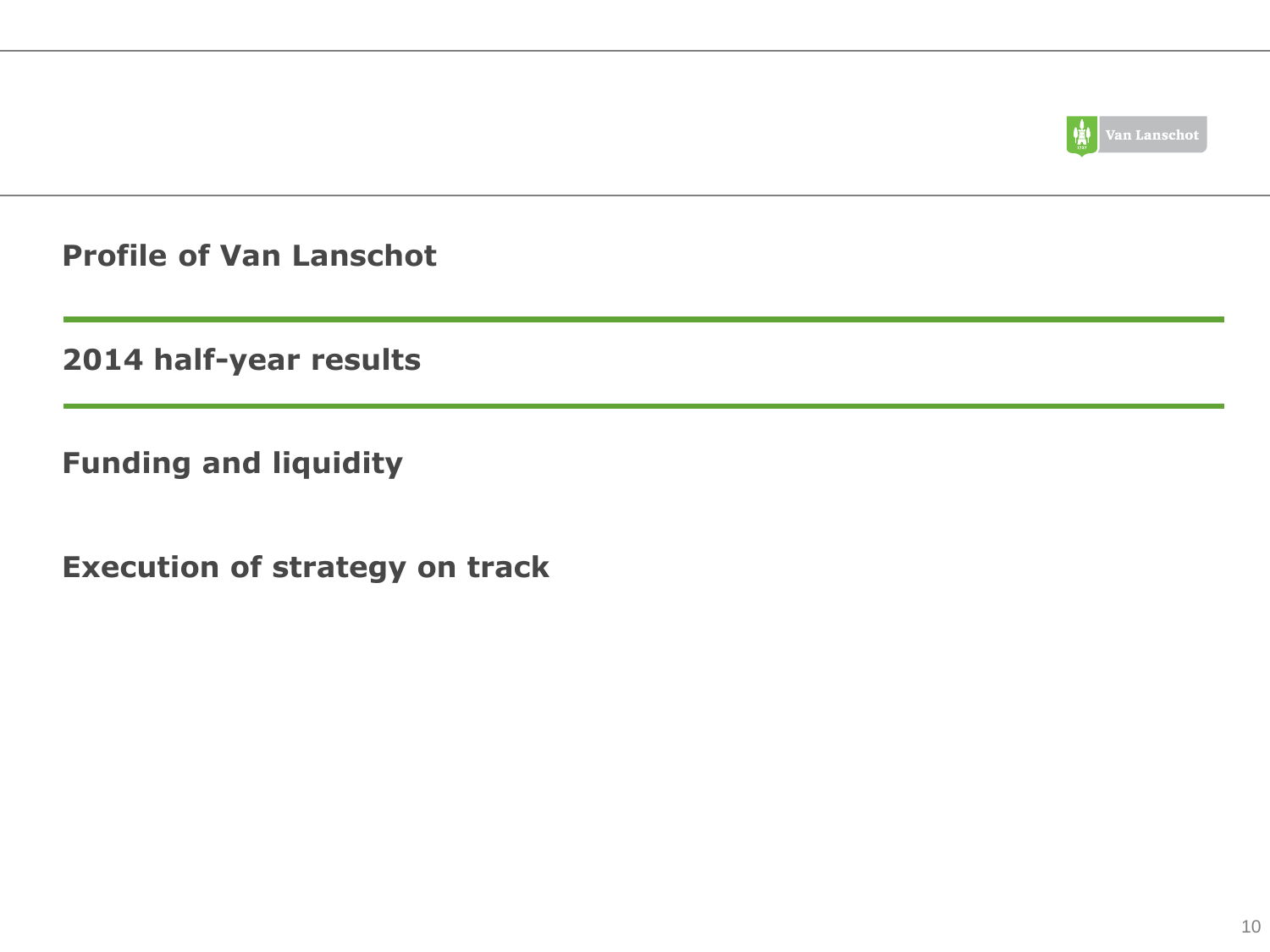### **2014 half-year results**  Highlights



| <b>Solid profit</b><br>H1 2014                                            | Net profit +36% to €49.4 million (H1 2013: € 36.3 million)<br>- Underlying net profit € 54.1 million (H1 2013: € 40.3 million)<br>- Income from operating activities +5%<br>- Cost reduction on track; personnel costs lower, other administrative expenses higher<br>- Loan loss provisioning -14%                                               |
|---------------------------------------------------------------------------|---------------------------------------------------------------------------------------------------------------------------------------------------------------------------------------------------------------------------------------------------------------------------------------------------------------------------------------------------|
| <b>Growth in</b><br>client assets                                         | Client assets increase to $\epsilon$ 56.1 billion<br>- Inflow of discretionary mandates and savings and deposits in Private Banking<br>- Evi developing towards $\epsilon$ 1 billion<br>- Discretionary mandates comprise 41% of Private Banking assets under management<br>- Asset Management obtained major mandates of two Dutch pension funds |
| <b>Further</b><br>strengthening of<br>capital base and<br>funding profile | <b>Common Equity Tier I ratio grows to 13.8%</b><br>Leverage ratio 4.9%<br>Fully-loaded Basel III Common Equity Tier I ratio 11.6%<br>Well diversified funding profile: funding ratio grows to 87.9%, supplemented by successful<br>wholesale market transactions                                                                                 |
| <b>Execution of</b><br>strategy on track                                  | Good progress in execution of strategy<br>- Private Banking transformation well on track and focussed on growth<br>- Asset Management & Merchant Banking expanding in their niches<br>- Corporate Banking on track; capital release and margin improvement in 2014<br>- Incremental steps taken to simplify products, processes and organisation  |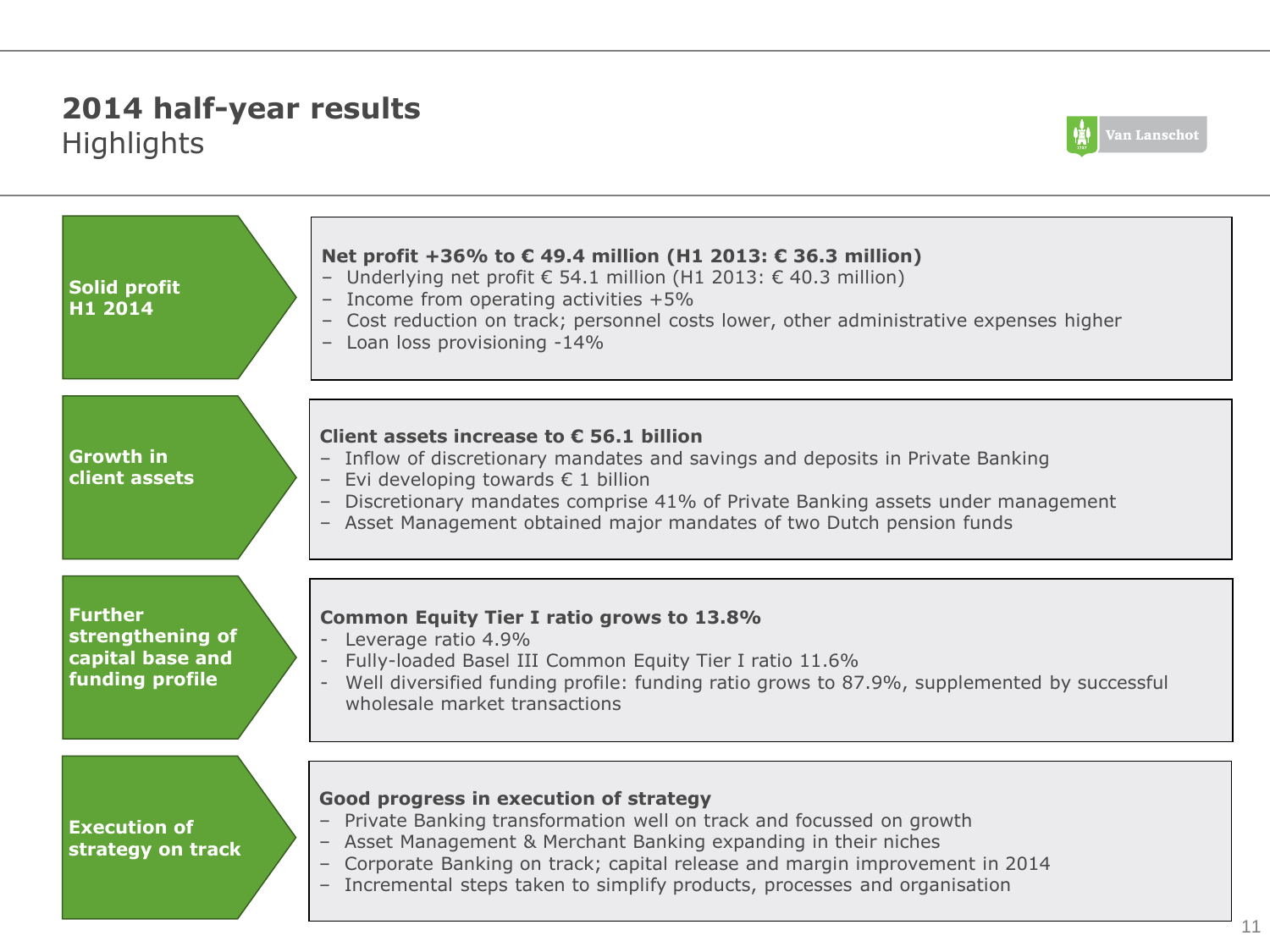### **2014 half-year results**  Key figures



| $\epsilon$ million                                       | H1 2014 | H <sub>2</sub> 2013 | H1 2013 | $H1-14$<br>vs H1-13 |
|----------------------------------------------------------|---------|---------------------|---------|---------------------|
| Commission                                               | 113.8   | 115.3               | 119.5   | $-5%$               |
| Interest                                                 | 106.6   | 106.0               | 107.9   | $-1\%$              |
| Other income                                             | 74.0    | 27.6                | 53.5    | 38%                 |
| <b>Income from operating activities</b>                  | 294.4   | 248.9               | 280.9   | 5%                  |
| Operating expenses                                       | 195.0   | 187.7               | 187.2   | 4%                  |
| Non-recurring charges                                    | 6.2     | 1.9                 | 6.1     | 2%                  |
| <b>Gross result after non-recurring charges</b>          | 93.2    | 59.3                | 87.6    | 6%                  |
| Addition to loan loss provision                          | 35.5    | 62.2                | 41.5    | $-14%$              |
| Other impairments                                        | 4.7     | $-2.6$              | 5.0     | $-6%$               |
| <b>Operating profit before tax</b>                       | 53.0    | $-0.3$              | 41.1    | 29%                 |
| Operating profit before tax of non-strategic investments | 1.6     | $-3.6$              | 0.2     |                     |
| Income tax                                               | 5.2     | $-1.1$              | 5.0     | 4%                  |
| <b>Net profit</b>                                        | 49.4    | $-2.8$              | 36.3    | 36%                 |
| Underlying net profit excluding non-recurring charges    | 54.1    | $-1.4$              | 40.3    | <b>34%</b>          |
| Efficiency ratio (%)                                     | 66.2%   |                     |         |                     |
|                                                          |         |                     |         |                     |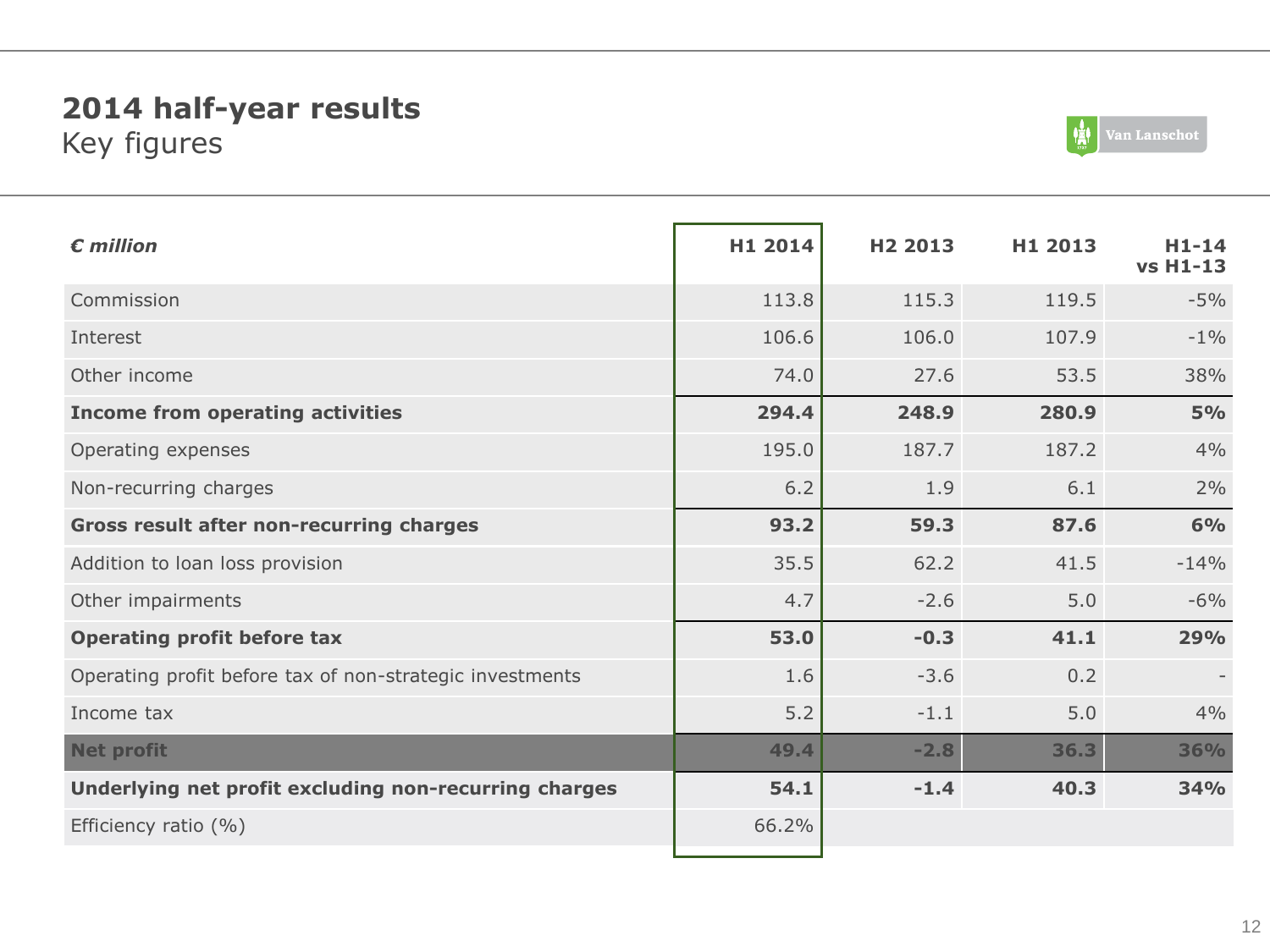

### **Key drivers of profit in H1 2014 (€ million)**

# Thanks to higher other income and lower loan losses

**Solid profit in H1 2014**

#### **H1 2014 net profit € 49.4 million**

- **Lower commission income due** to lower income Merchant Banking; stable securities commission income
- **Pressure on interest income** following from loan book reduction, partly compensated by repricing
- Increase in other income due to gain on sale of a participation and financial transactions
- **Cost reduction on track**
- $\blacksquare$  Lower addition to loan loss provision

### **Underlying net profit € 54.1 million**

# Van Lanschot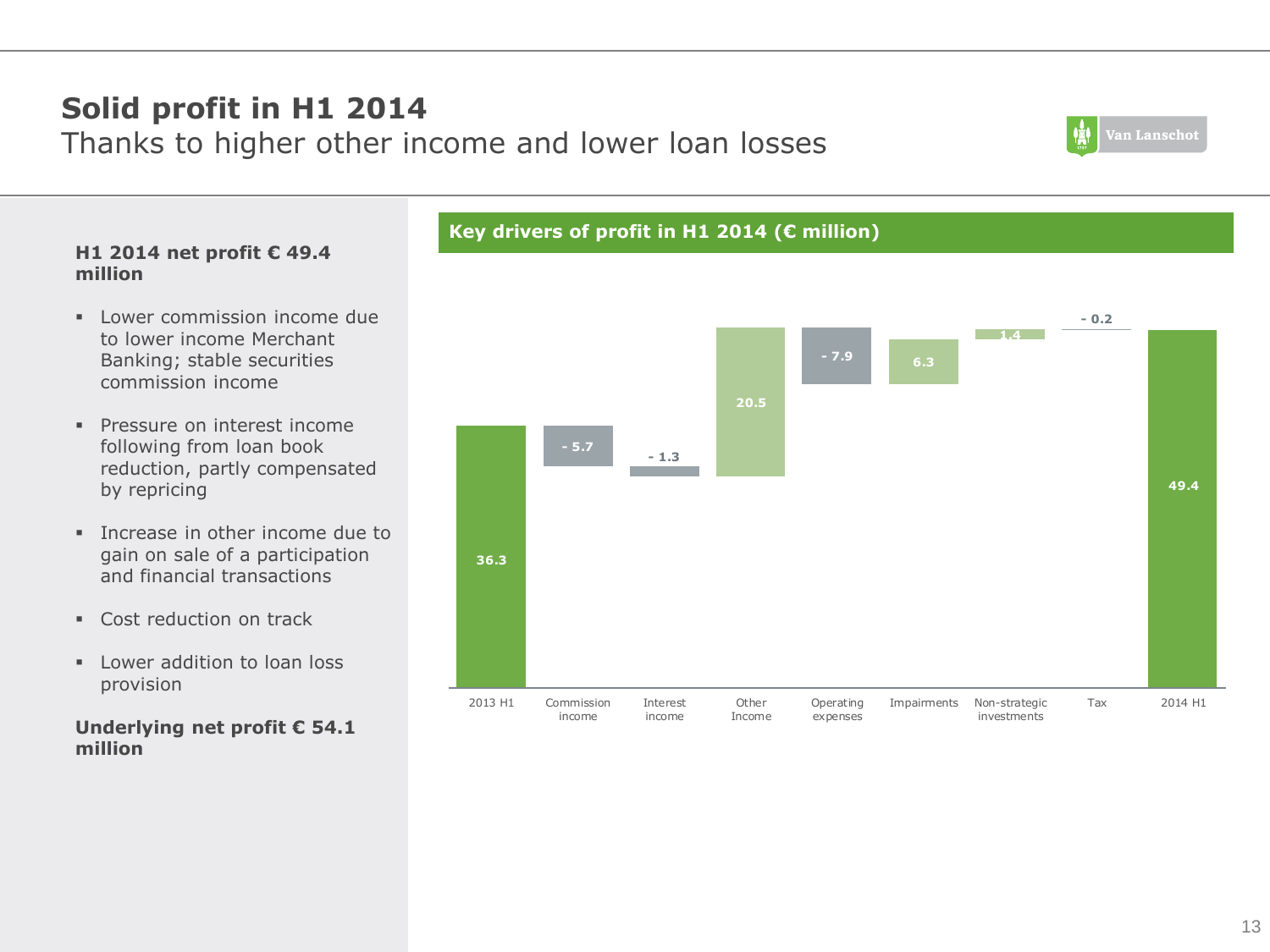### **Securities commission stable at € 94.9 million** Total commission income decreases 5% to  $\epsilon$  113.8 million



Lower commission income due to lower other commission; stable securities commission.

Securities commission:

- **Introduction of new fee** structure leads to shift from non-recurring transaction fees to recurring management fees\*. Only 16% is related to transactions (24% in H1 2013)
- **Recurring management fee** increases in line with growth in assets under discretionary management

Other commission:

 Merchant Banking: lower compared to strong H1 2013



### **Securities commission (€ million)**

**Commission income (€ million)**



Management fees include performance fees, advisory fees and service fees

#### Recurring Non-recurring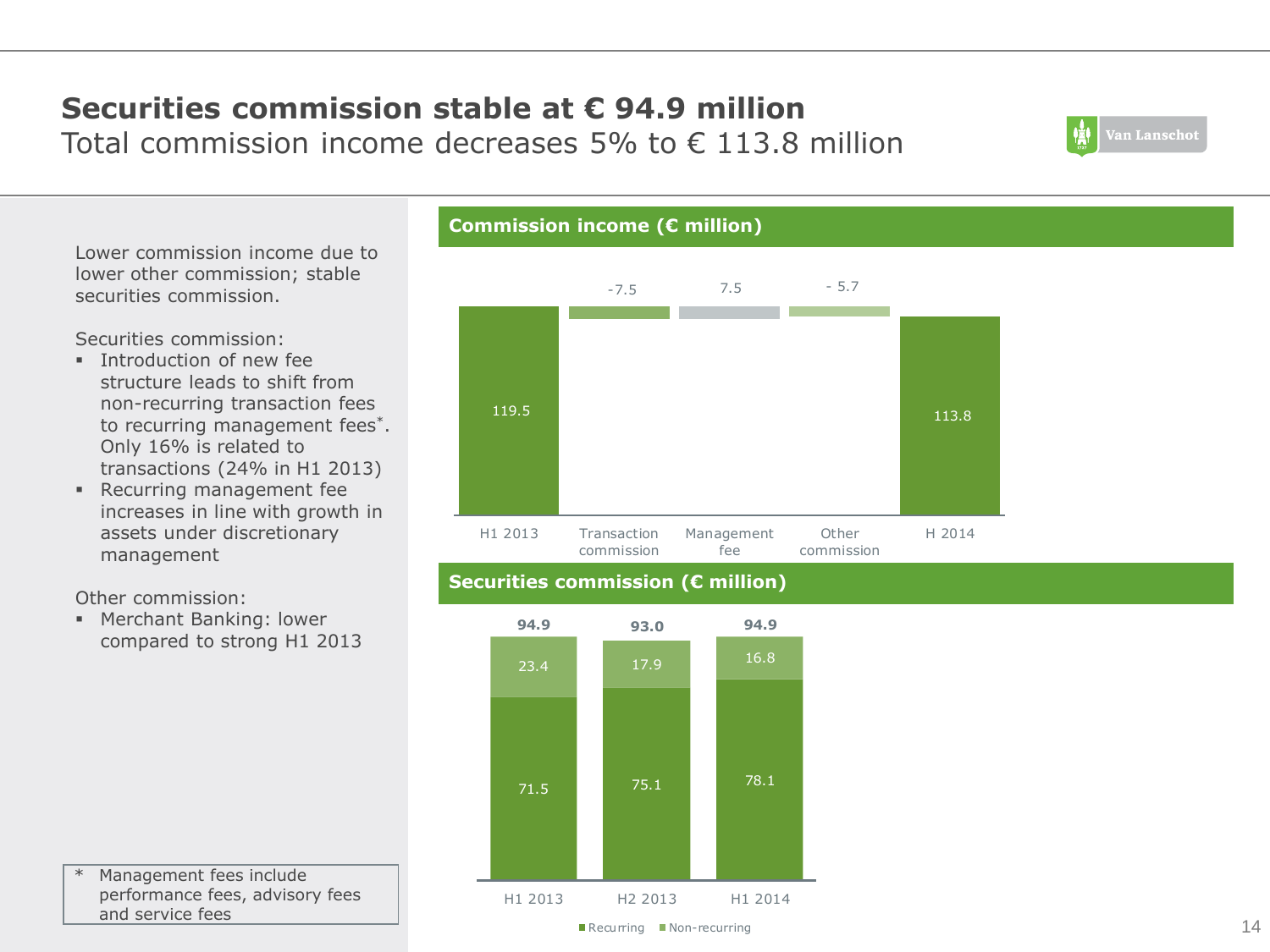### **Interest income stable, despite reduction of loan book**

Higher clean interest margin\* offset by lower hedge results

**Interest income down 1% at € 106.6 million, interest margin H1 2014 1.21% (H1 2013: 1.23%)**

- **Interest income positively** influenced by repricing of the private and corporate loan portfolio, growth of investment portfolio and lower savings and deposit rates
- **Interest income negatively** influenced by low interest rate environment impacting variable rate loans, focus on loan book reduction and higher level of savings and deposits

**Clean interest margin\* increases to 1.27% (H1 2013: 1.22%)**





**Interest income (€ million)**



 $'$  Clean interest margin = interest margin adjusted for initial loan commission, penalty interest, etc.

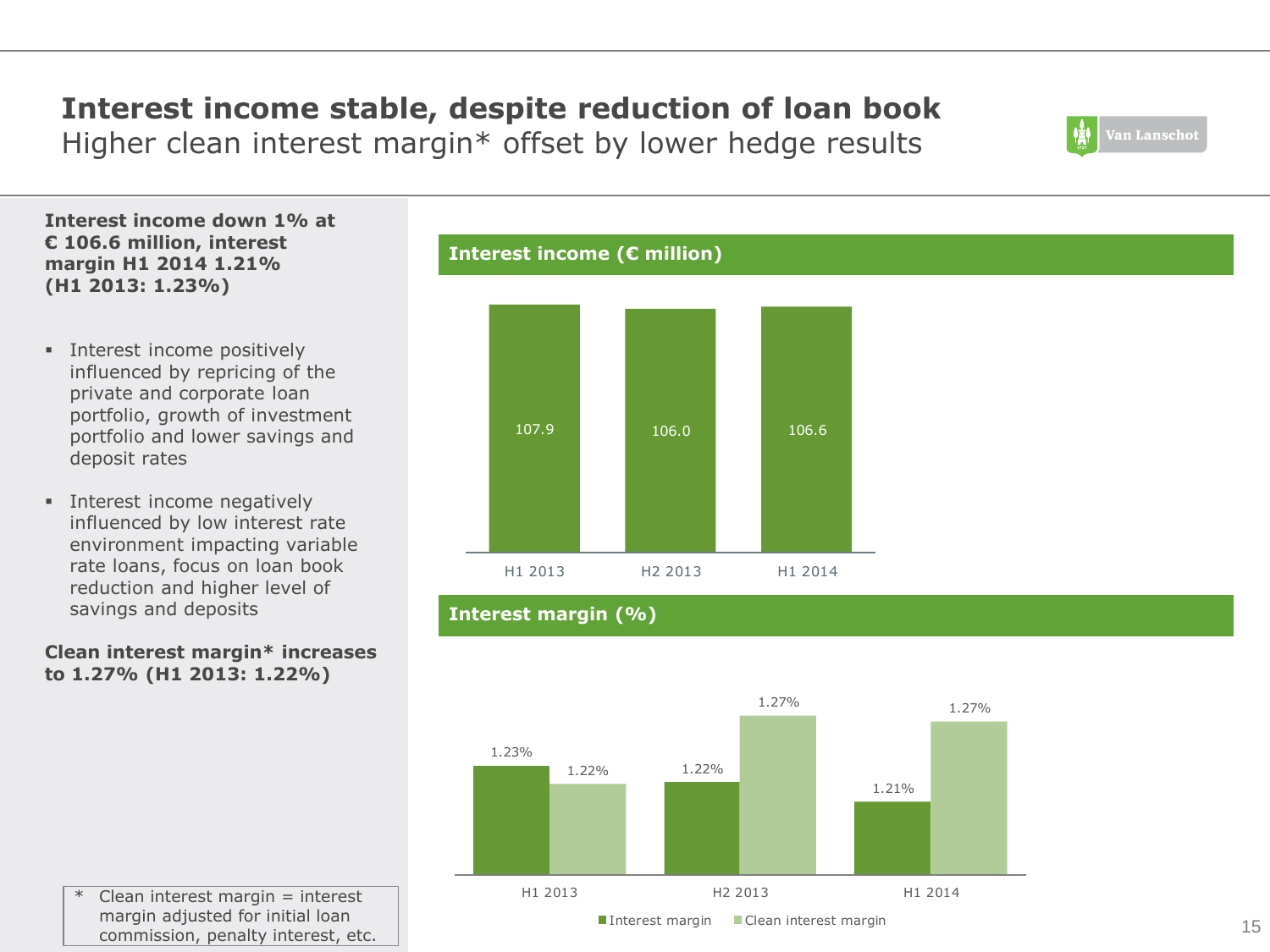### **Other income increases to € 74.0 million** Gain on sale of a participation and financial transactions

- Sale of the 21% stake of Van Lanschot Participaties in DORC Holding BV resulted in a material gain
- Van Lanschot Participaties is part of the regular activities of Van Lanschot and invests in stable, medium-sized enterprises in the Netherlands with strong management

# **Other income (€ million)** 41.7 24.6 34.0 11.8 3.0 40.0 **53.6 27.6 74.0** H1 2013 H2 2013 H1 2014

- **Income from securities and associates**
- **Profit on financial transactions**

Van Lanschot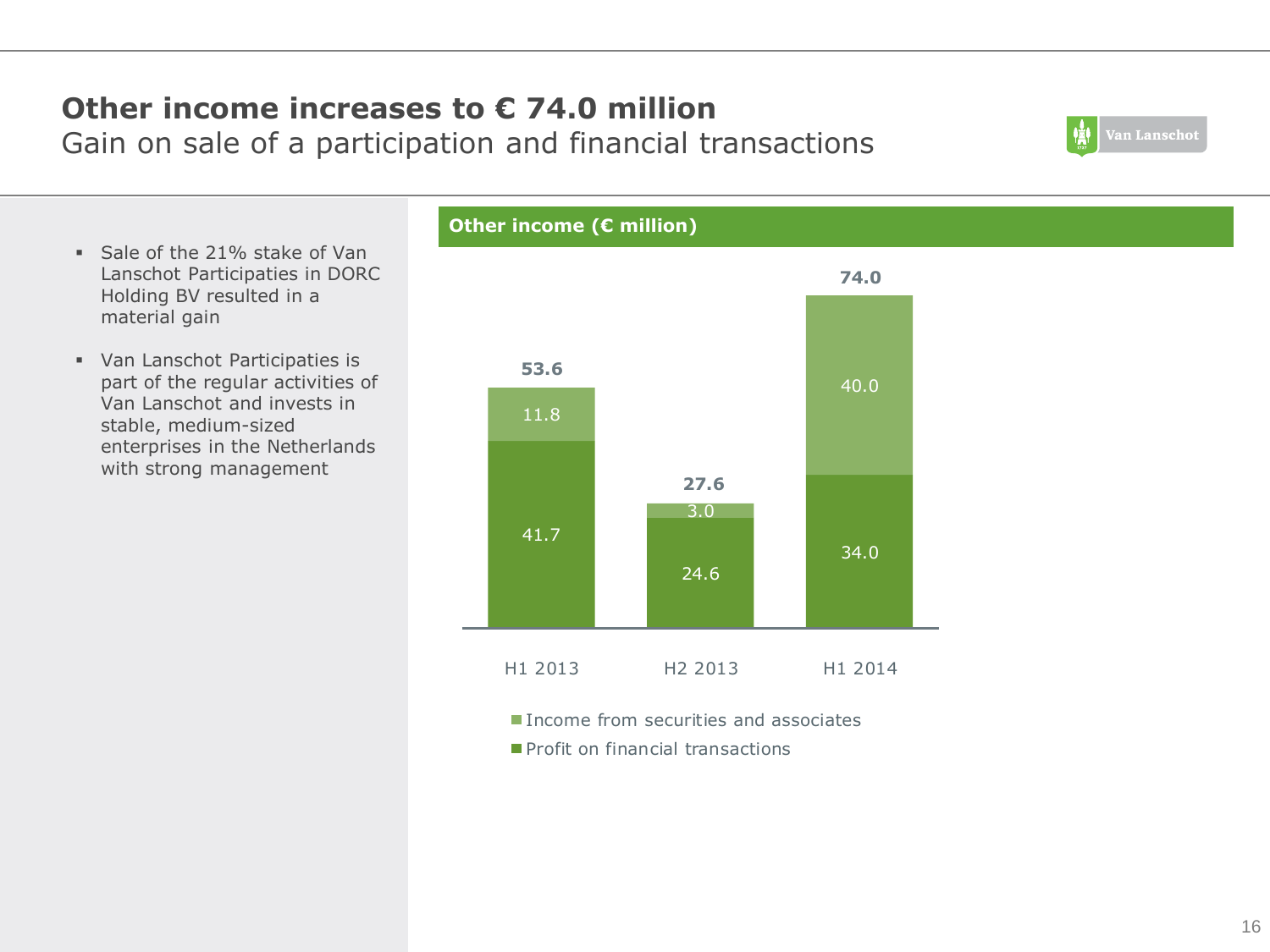#### 17

### **Cost reduction on track**

Personnel costs lower, other administrative expenses higher

### **Operating expenses up 4% to € 195.0 million**

- After a total cost reduction of 9% in 2012 and 2013 costs will stabilize this year
- Personnel costs down 7% mainly due to FTE reduction
- **•** Other administrative expenses up 24%
	- **Higher other operating** expenses because of resolution levy related to nationalisation of SNS Reaal (H1 2014:  $\epsilon$  5.6 million)
	- **Lower marketing and** IT costs in H1 2013 pending results of strategic review





### **FTE development**



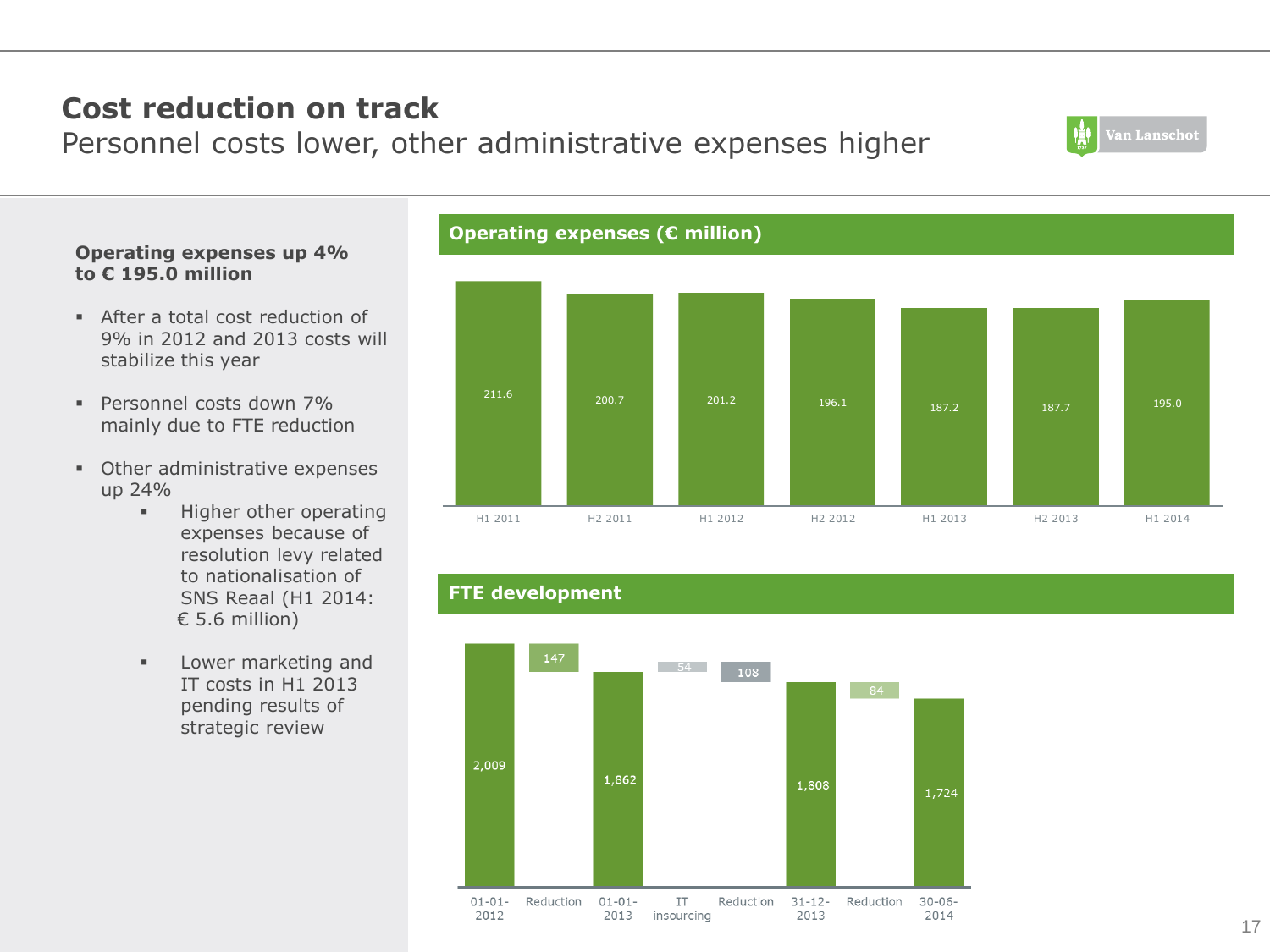### **Growth in client assets**

Strong market performance and inflow of assets under discretionary **Van Lanschot** management

### **Client assets grow 5% to € 56.1 billion**

- **Savings and deposits up 3% to**  $€ 10.5$  billion
- Assets under management up 5% to € 45.6 billion
- **Outflow of non-discretionary** mandates, related to the introduction of a new proposition and pricing, offset by inflow of discretionary mandates and strong market performance
- **Share of discretionary** mandates in total Private Banking assets under management increased to 41% (2013: 40%)
- **Evi van Lanschot, our online** savings and investment proposition, is developing towards € 1 billion





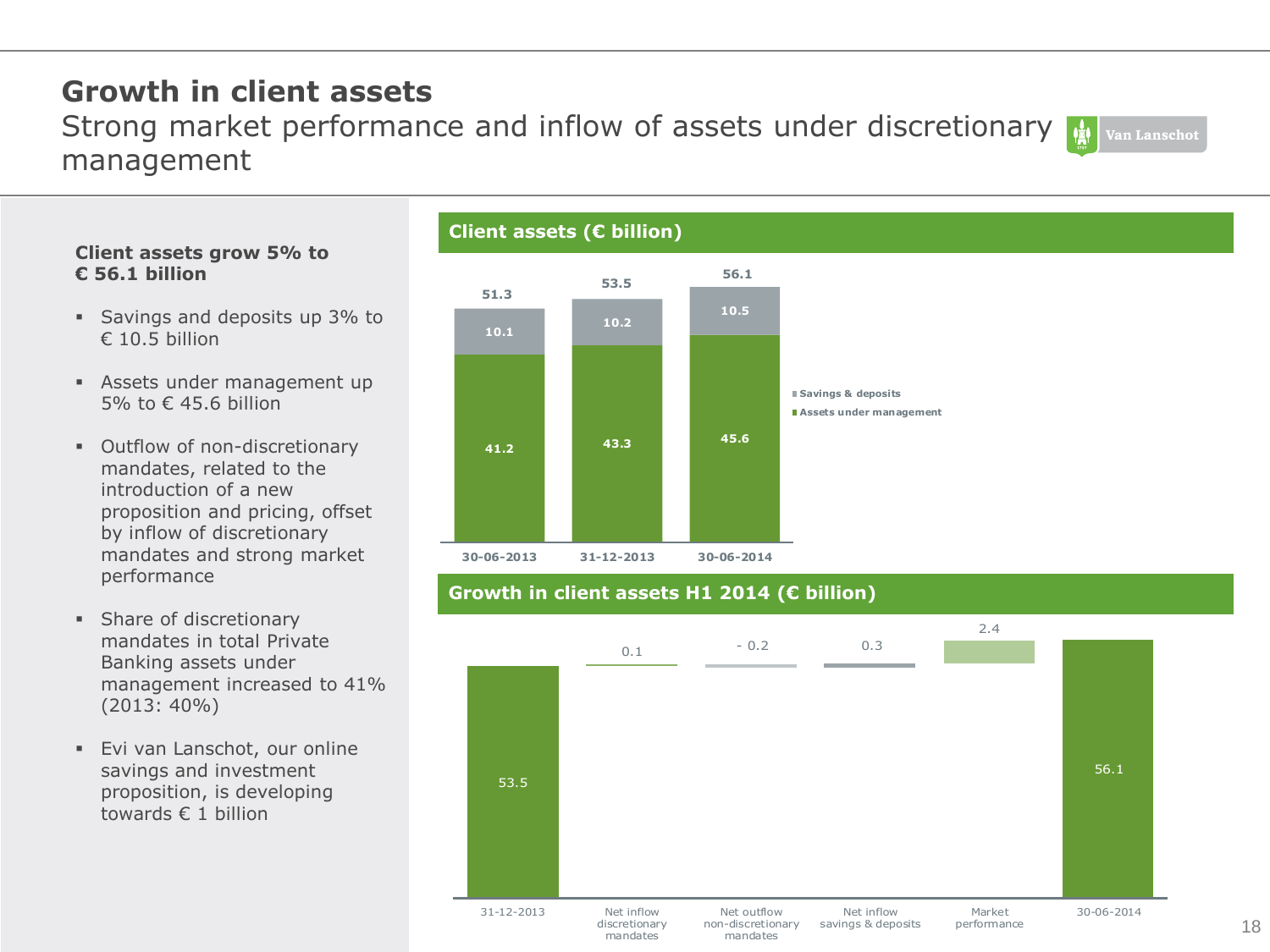### **Deleveraging continues**

Steady reduction in loan book in line with strategy



#### **Total loan book € 11.9 billion; 4% reduction in H1 2014**

#### **Mortgages**

- 51% of the loan book is made up of mortgages to wealthy individuals
- Accelerated repayment of mortgages continues and new business remains limited
- Mortgage book down by 3% in H1 2014

### **Other private banking loans**

**This includes loans to** healthcare professionals, business professionals & executives, security-backed loans and foreign mortgages

#### **Corporate loans**

 Corporate loans down in line with focus on wealth management

#### **Real estate**

**Focus by specialist CRE team** leads to reduction in real estate loans of 3%

| $\epsilon$ million          | 30-06-2014 | 31-12-2013 | Δ      |
|-----------------------------|------------|------------|--------|
| Mortgages                   | 6,269      | 6,483      | $-3%$  |
| Other private banking loans | 1,565      | 1,695      | $-8%$  |
| Corporate loans             | 2,441      | 2,610      | $-6%$  |
| Real estate                 | 1,975      | 2,036      | $-3%$  |
| Provision                   | $-321$     | $-333$     | $-4\%$ |
| <b>Total</b>                | 11,929     | 12,491     | $-4%$  |
|                             |            |            |        |

### **Loan book at 30-06-2014 (€ 11.9 billion)**

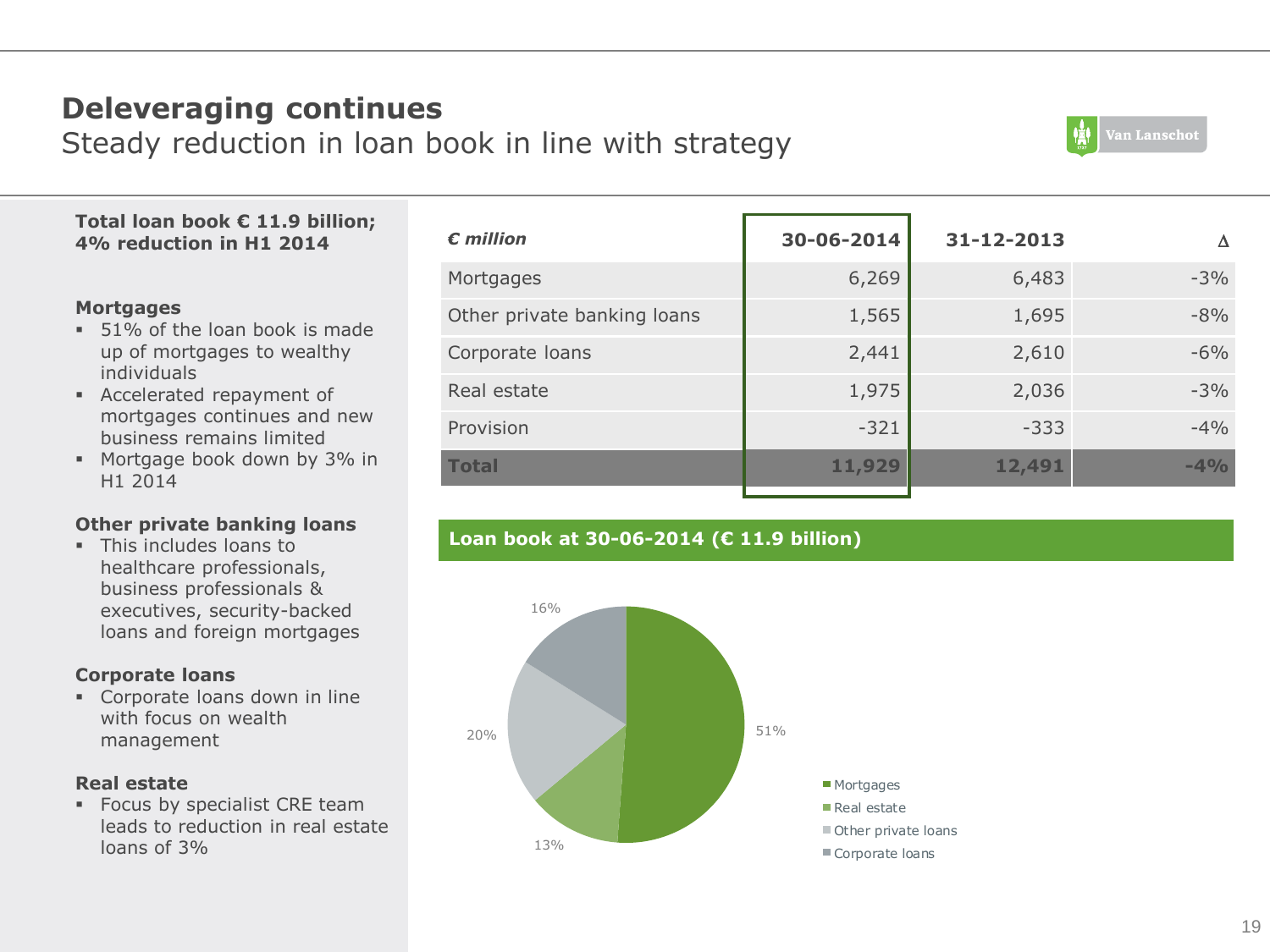### **Loan impairment charges**

Loan loss provisioning continues to trend down



#### **Addition to loan loss provisions down 14% on H1 2013**

#### **Mortgages: -18%**

- **Loan losses on mortgage book** traditionally very low: addition to loan loss provisions in H1 2014 only 17% of total, while the mortgage book represents 51% of the total loan book
- NPLs remain low at 1.8%

### **Other private banking loans: -59%**

 NPLs influenced by a few larger items

#### **Corporate loans: -6%**

Despite difficult economic conditions in the Netherlands, NPLs relatively low at 7.3%

#### **Real estate: +4%**

Addition to loan loss provisions 4% higher than in H1 2013

#### **High coverage ratios reflect Van Lanschot's prudent provisioning policy**



| $\epsilon$ million          | <b>Impaired</b><br>loans | <b>Provision</b> | <b>NPL</b> | <b>Coverage</b><br>ratio |
|-----------------------------|--------------------------|------------------|------------|--------------------------|
| Mortgages                   | 115                      | 64               | 1.8%       | 56%                      |
| Other private banking loans | 125                      | 62               | 8.0%       | 50%                      |
| Corporate loans             | 178                      | 97               | $7.3\%$    | 54%                      |
| Real estate                 | 208                      | 88               | 10.5%      | 42%                      |
| <b>IBNR</b>                 |                          | 10               |            |                          |
| <b>Total</b>                | 626                      | 321              | 5.2%       | 51%                      |

### **Addition to loan loss provisions by type of loan**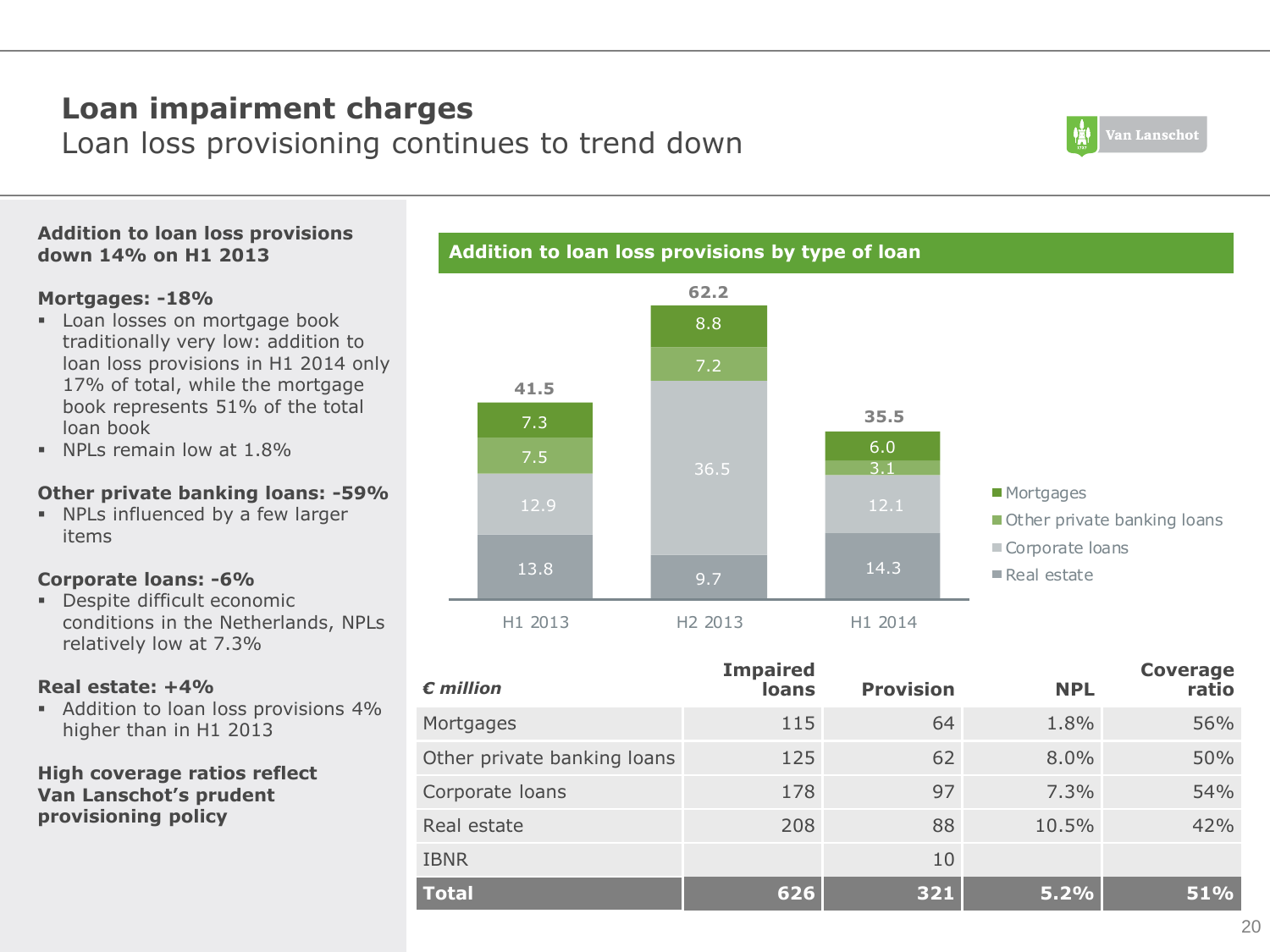### **Robust balance sheet** Strong capital and funding position



### **Significant capital buffer**

- Total equity of  $\epsilon$  1.3 billion
- **Example 2** Common Equity Tier I ratio 13.8%\*
- **Leverage ratio (fully loaded)** 4.9%

#### **The balance sheet is for our clients**

- $\blacksquare$  Loan book decreased  $\epsilon$  0.5 billion to € 11.9 billion in line with focus on wealth management but comprises still 67% of the balance sheet
- Investment portfolio extended with low risk European government bonds and bonds issued by financial institutions

### **Solid funding position**

- **Funding profile further** diversified – in terms of instrument, source and maturity
- **Loan-to-deposit ratio 113.8%** (funding ratio 87.9%)
- Taking into account the net profit of the current year this ratio would be 14.2%

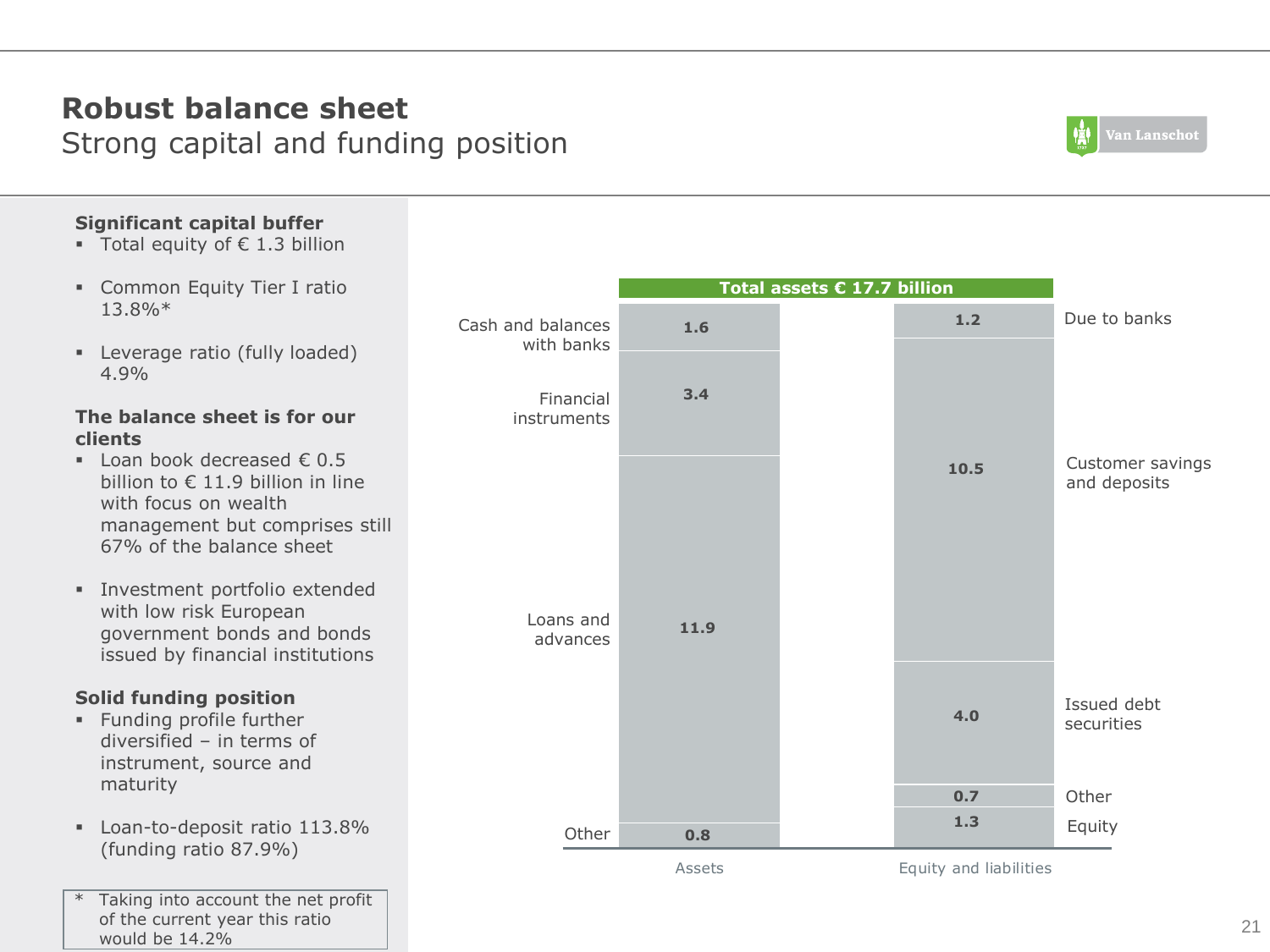### **Increase of Common Equity Tier I Ratio** RWA reduction continued

Van Lanschot

#### **Risk-weighted assets**

- Corporate Banking run-off successfully; corporate loan book exposure reduced by over € 300 million in H1 2014
- Total RWA at 30-06-2014 € 8.1 billion (-10%)
- **Common Equity Tier I ratio** 13.8%\*

#### **Van Lanschot already meets the Basel III capital requirements**

**Fully loaded Common Equity** Tier I ratio 11.6%

Taking into account the net profit of the current year this ratio

**Leverage ratio 4.9%** 

would be 14.2%

#### **Risk-weighted assets (€ billion)**



#### **Development of Common Equity Tier I ratio**  (phase in)



22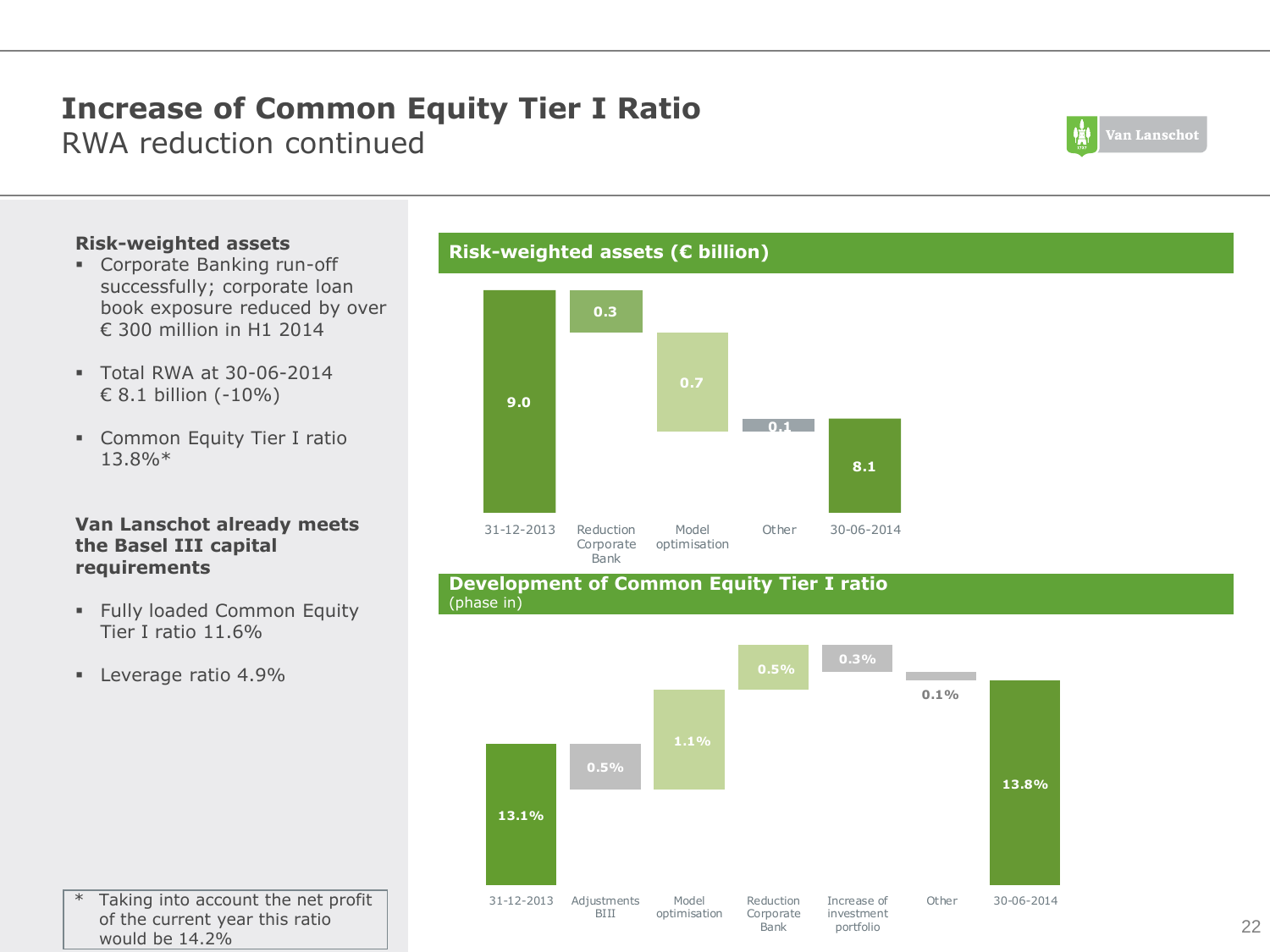

**Profile of Van Lanschot**

**2014 half-year results**

**Funding and liquidity**

**Execution of strategy on track**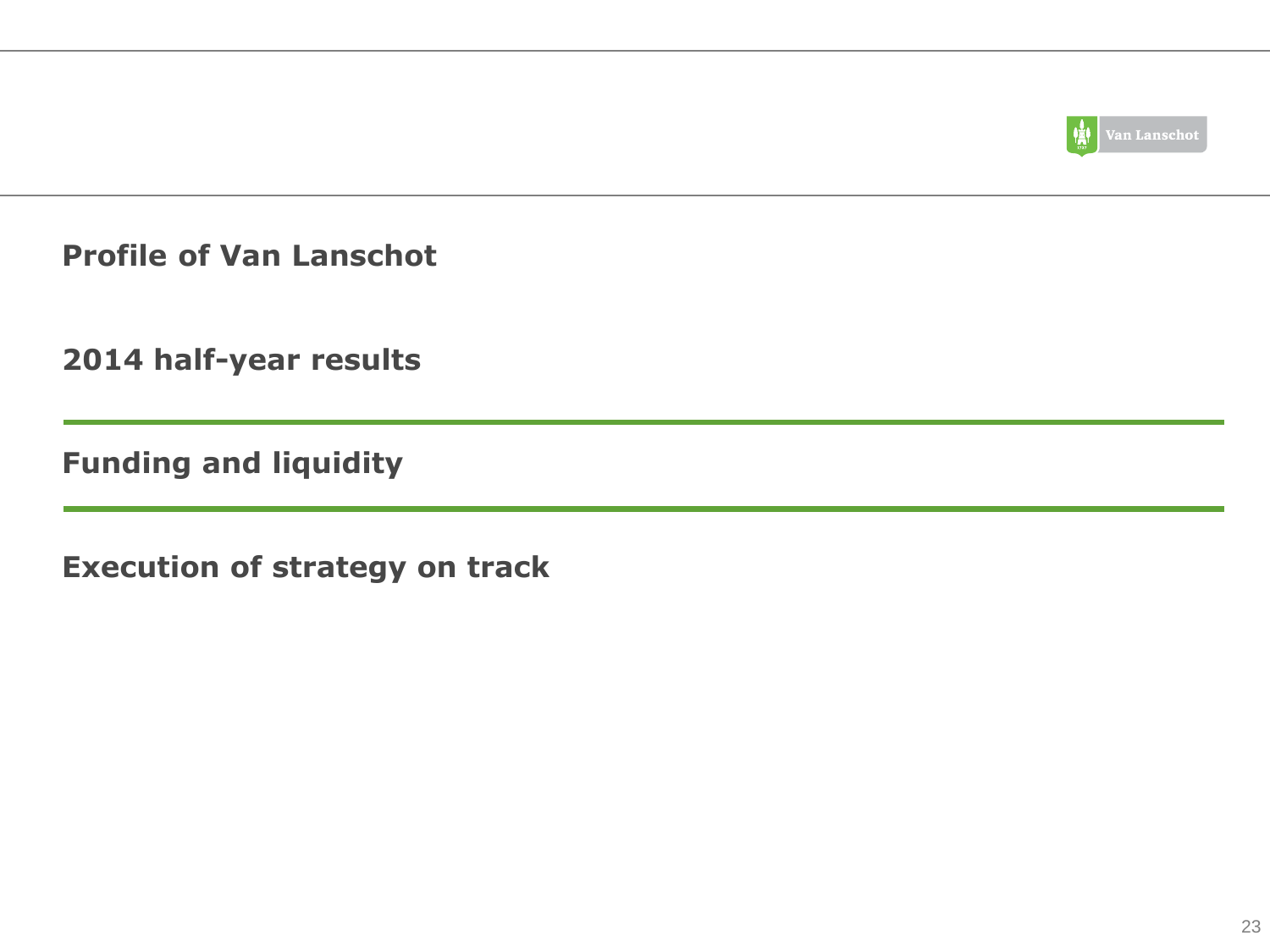### **Access to wholesale funding well maintained**



| Aim for further diversification of funding<br>profile                         | RMBS: 2010, 2012, 2013<br>Senior Unsecured €: 2010, 2011, 2012, 2013, 2014<br>Senior Unsecured CHF: 2012                              |  |
|-------------------------------------------------------------------------------|---------------------------------------------------------------------------------------------------------------------------------------|--|
|                                                                               |                                                                                                                                       |  |
| Regular presence in wholesale markets<br>through (un)secured funding programs | 15 wholesale market transactions since 2010                                                                                           |  |
|                                                                               |                                                                                                                                       |  |
| <b>Establishing a curve</b>                                                   | 3 years: 2010 - €400m, 2011 - €500m<br>4 years: 2012 - €500m, CHF250m<br>5 years: 2013 - €300m, 2014 - €200m<br>7 years: 2012 - €135m |  |
|                                                                               |                                                                                                                                       |  |
| <b>Debt investor relations</b>                                                | Create and enhance strong relationships with<br>investors, through deal-related roadshows and non<br>deal related credit updates      |  |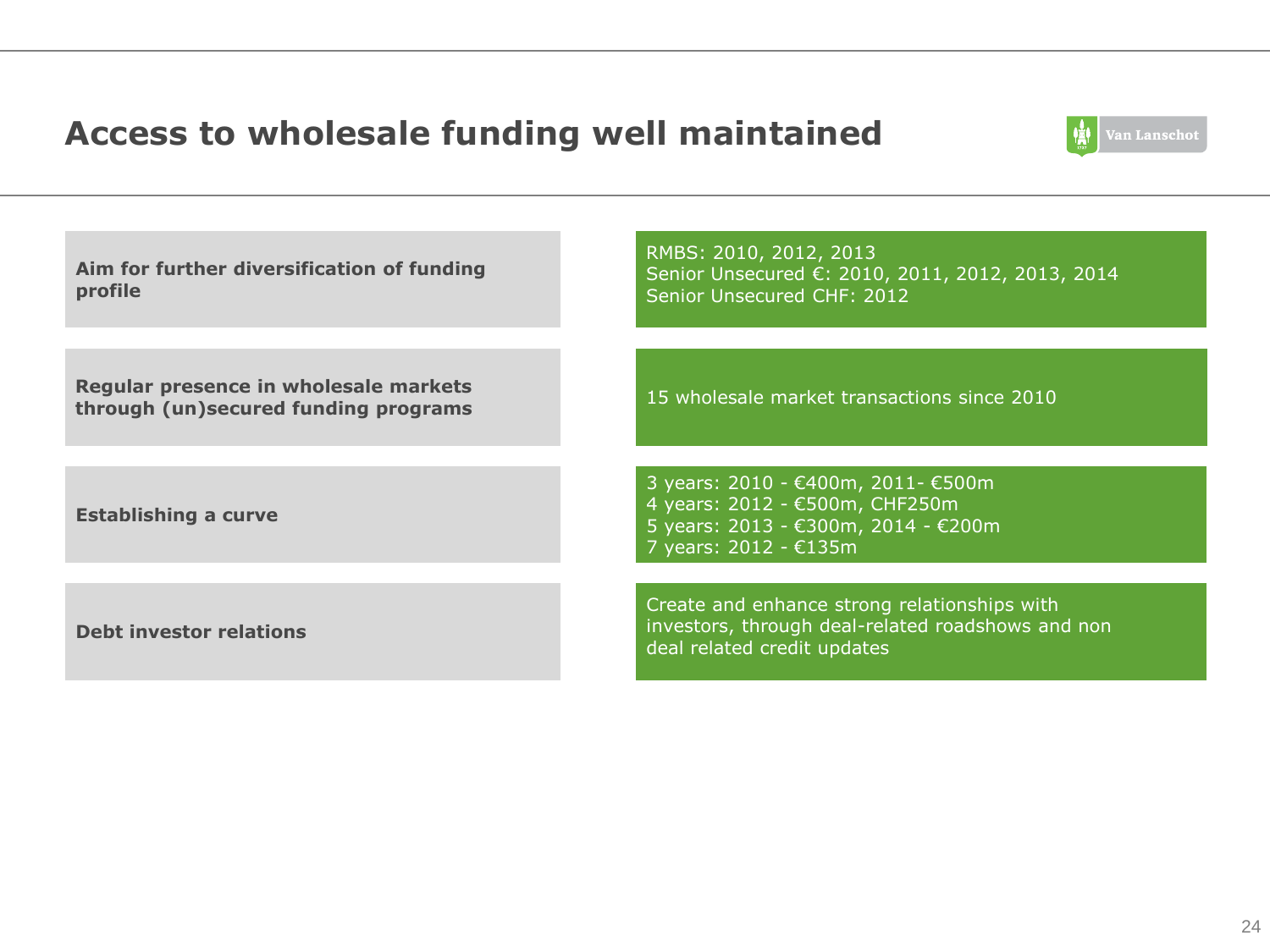### **Van Lanschot has various funding programmes**



| <b>RMBS programmes</b>                                                                                                                                                                                                                                                                               |                                                                                                                                                                  |  |  |
|------------------------------------------------------------------------------------------------------------------------------------------------------------------------------------------------------------------------------------------------------------------------------------------------------|------------------------------------------------------------------------------------------------------------------------------------------------------------------|--|--|
| <b>Public</b>                                                                                                                                                                                                                                                                                        | <b>Retained</b>                                                                                                                                                  |  |  |
| Lunet / Citadel RMBS Programmes                                                                                                                                                                                                                                                                      | Courtine RMBS Programme                                                                                                                                          |  |  |
| • Top quality residential mortgage portfolio, fully originated and<br>serviced by Van Lanschot<br>• Lunet RMBS 2013-I structured to be PCS and DSA compliant<br>• The Citadel programmes were successfully established with<br>the objective of diversifying funding and creating eligible<br>assets | • Residential mortgage loan portfolio, fully originated and<br>serviced by Van Lanschot<br>• Notes retained by Van Lanschot for liquidity management<br>purposes |  |  |
| Going forward, the Lunet RMBS programme will be used for<br>marketable RMBS transactions                                                                                                                                                                                                             | Going forward, the Courtine RMBS programme will be used for<br>retained RMBS transactions                                                                        |  |  |
| Bloomberg ticker: LUNET Mtge / CITAD Mtge                                                                                                                                                                                                                                                            | <b>Bloomberg ticker: CRTIN Mtge</b>                                                                                                                              |  |  |
|                                                                                                                                                                                                                                                                                                      | <b>Unsecured programmes</b>                                                                                                                                      |  |  |
| Debt Issuance Programme / MTN                                                                                                                                                                                                                                                                        | Non-MTN / Specials                                                                                                                                               |  |  |
| $\bullet$ $\epsilon$ 5.0 billion programme<br>- used for wholesale funding (senior unsecured and<br>subordinated), and structured retail products<br>Prospectus last updated on 12 April 2013<br>$\overline{\phantom{a}}$<br>• Private placements                                                    | • Euro and non-euro issues on stand-alone documentation<br>• Private placements<br>• Structured products<br>• Hybrid instruments                                 |  |  |
| Bloomberg ticker: LANSNA Corp                                                                                                                                                                                                                                                                        | Bloomberg ticker: LANSNA Corp                                                                                                                                    |  |  |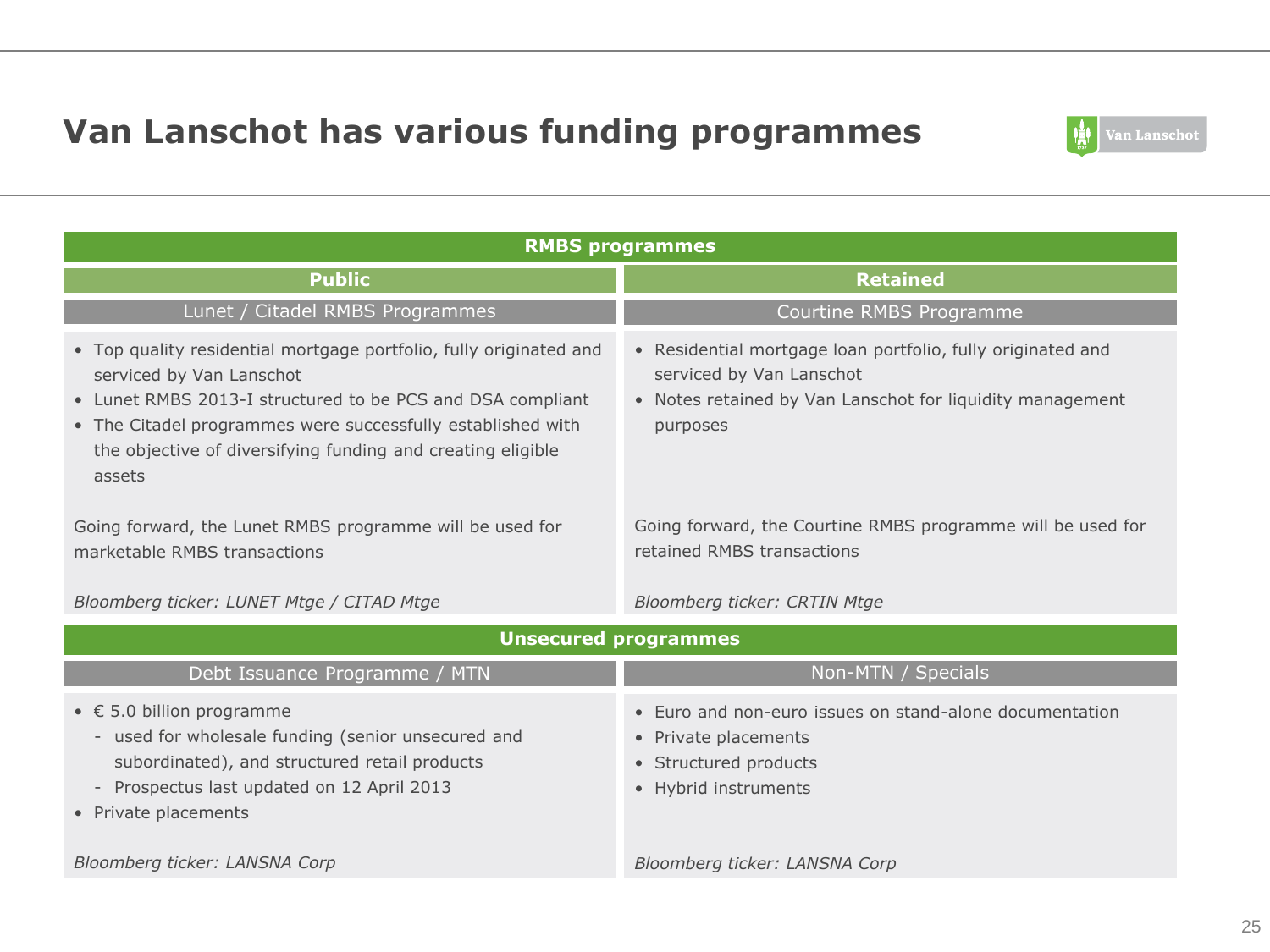### **Van Lanschot is a frequent issuer in the wholesale markets**



- Strong funding position based on a stable level of bond issuance and a regular presence in wholesale markets
- Successful in raising funds in wholesale markets every year since 2010

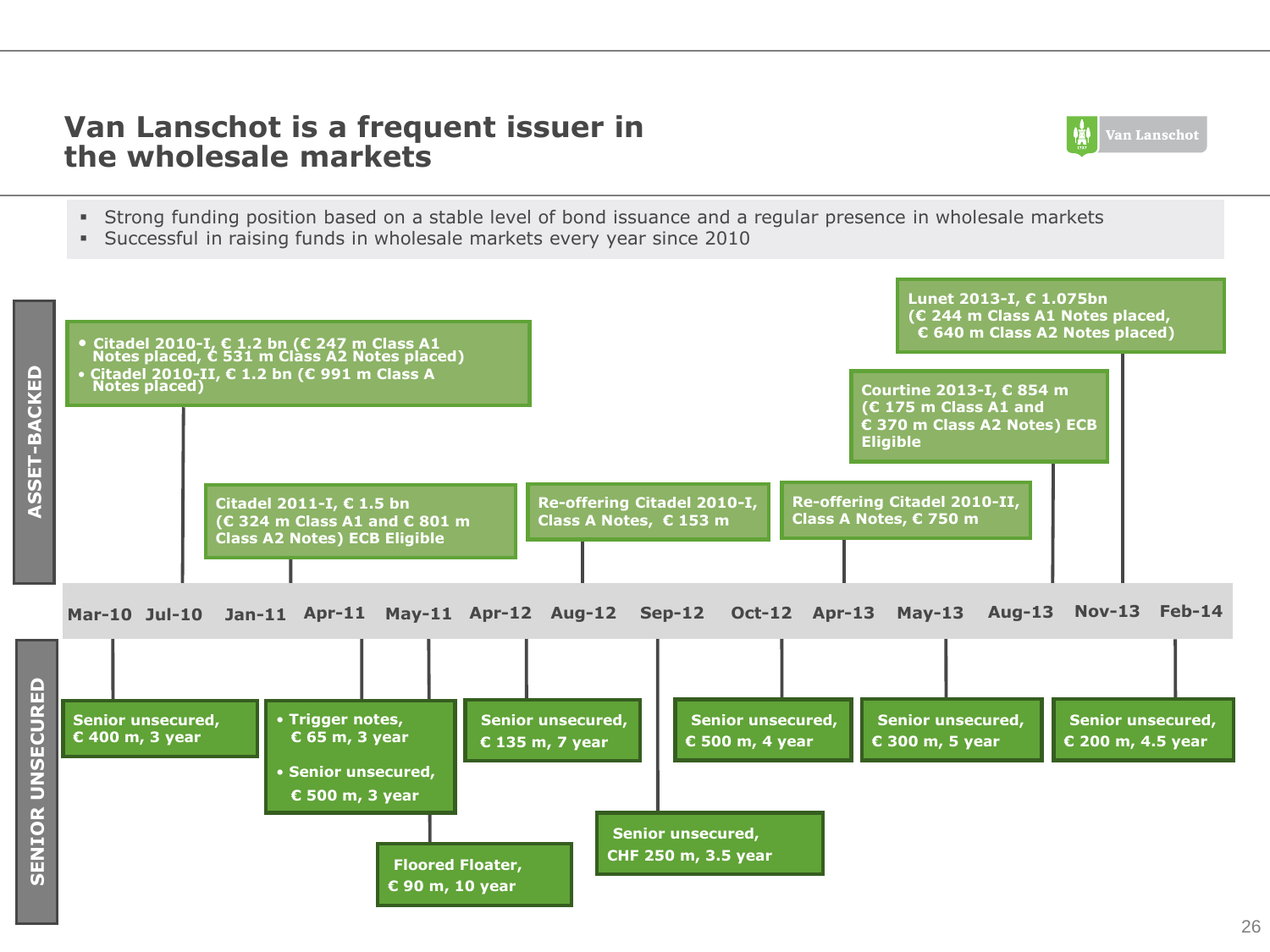### **Well diversified funding profile**



27

Largely 'self funded' in line with a traditional Private Bank: funding ratio 87.9% per 30 June 2014

As a Private Bank, majority of funding is customer savings and deposits

Funding mix complemented by wholesale funding

Comfortable funding diversification across maturities and instruments types

### **Funding mix in 2014**



#### ■ Customer savings and deposits

- Debt securities & subordinated loans
- $\blacksquare$  Interbank funding (incl. LTRO)
- Shareholders' funds
- Other funding

### **Wholesale funding by maturity in 2013**

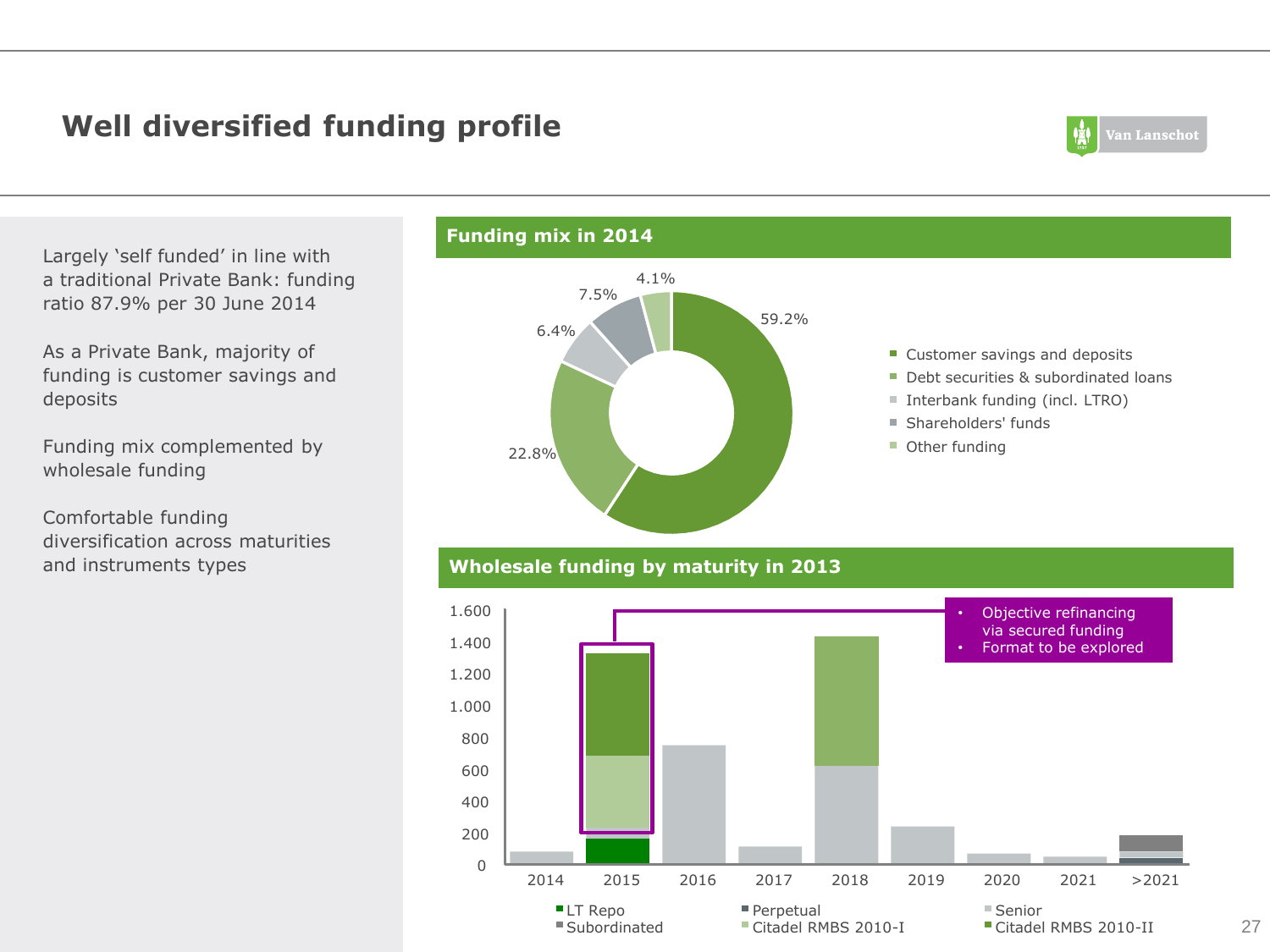

**Profile of Van Lanschot**

**2014 half-year results**

**Funding and liquidity**

**Execution of strategy on track**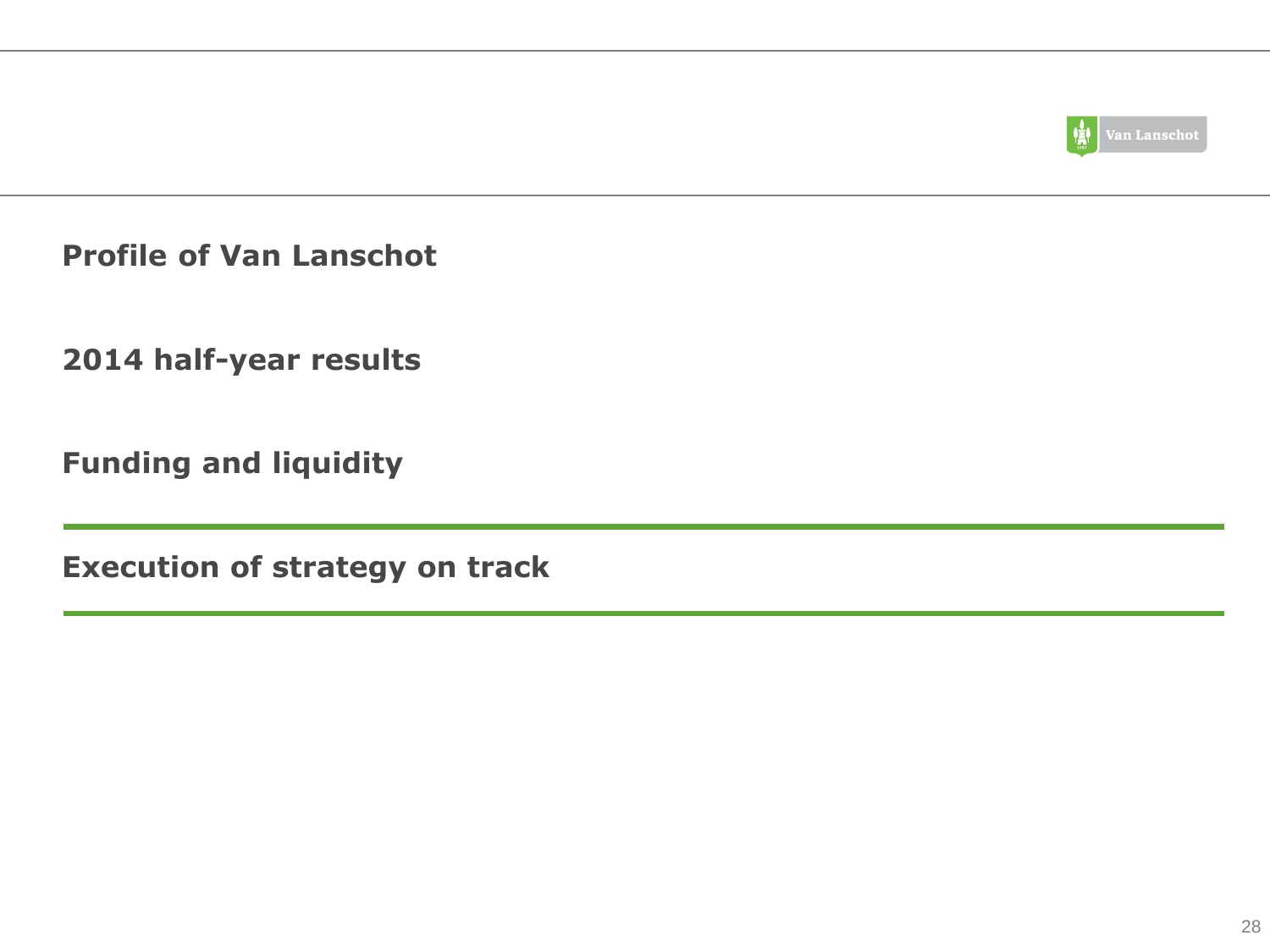### **Strategic priorities** Results in H1 2014 and priorities for next 12 months



|                                               | <b>Results in H1 2014</b>                                                                                                                                                                                | <b>Priorities next 12 months</b>                                                                                                                                                                         |
|-----------------------------------------------|----------------------------------------------------------------------------------------------------------------------------------------------------------------------------------------------------------|----------------------------------------------------------------------------------------------------------------------------------------------------------------------------------------------------------|
| <b>Private Banking</b><br>turnaround          | Evi developing towards $\epsilon$ 1 billion<br>$\blacksquare$<br>Significant progress on establishing new service<br>offerings                                                                           | • Marketing campaign for Private Banking<br>Launch of Savings & Deposit account<br>Launch of compliant proof investing for<br><b>Business Professionals &amp; Executives</b><br>• Enrich online offering |
| <b>Asset Management</b><br>growth             | New mandates in fiduciary real estate and<br>$\blacksquare$<br>credits<br>Global small cap strategy launched<br>Good results in third party distribution,<br>additional products approved by Dutch banks | • Capitalise on promising pipeline<br>Introduction global real estate strategy<br>Roll out of new portfolio management and<br>٠<br>risk systems                                                          |
| <b>Merchant Banking</b><br>focus continued    | · Solid market share in core sectors<br>Strong performance in Structured Products and<br>Debt Advisory                                                                                                   | • Focus on strengthening positions in<br>targeted niches                                                                                                                                                 |
| <b>Corporate Banking</b><br>portfolio run-off | RWA reduction on track, interest margin<br>٠,<br>improvement above target<br>Centralisation results in improved knowledge<br>ш.<br>sharing and efficiency gains                                          | • Continued run-off of real estate and<br>corporate lending portfolios<br>• Continued effort to improve margin and<br>reduce RWA                                                                         |
| IT / Operations<br>transformation             | • 80% of clients opted for online bank<br>statements<br>Rationalisation of payments products<br>$\blacksquare$<br>Start of mortgage products rationalisation                                             | · Implementation of new CRM system<br>Further product rationalisation<br>۰.<br>Migration of savings products to new<br>platform                                                                          |
| <b>Streamlining</b><br>organisation           | Further FTE reduction realised<br>Transfer of corporate departments to<br>ш<br>Amsterdam                                                                                                                 | • Change governance to reflect strategy<br>· Implementation of additional efficiency<br>measures                                                                                                         |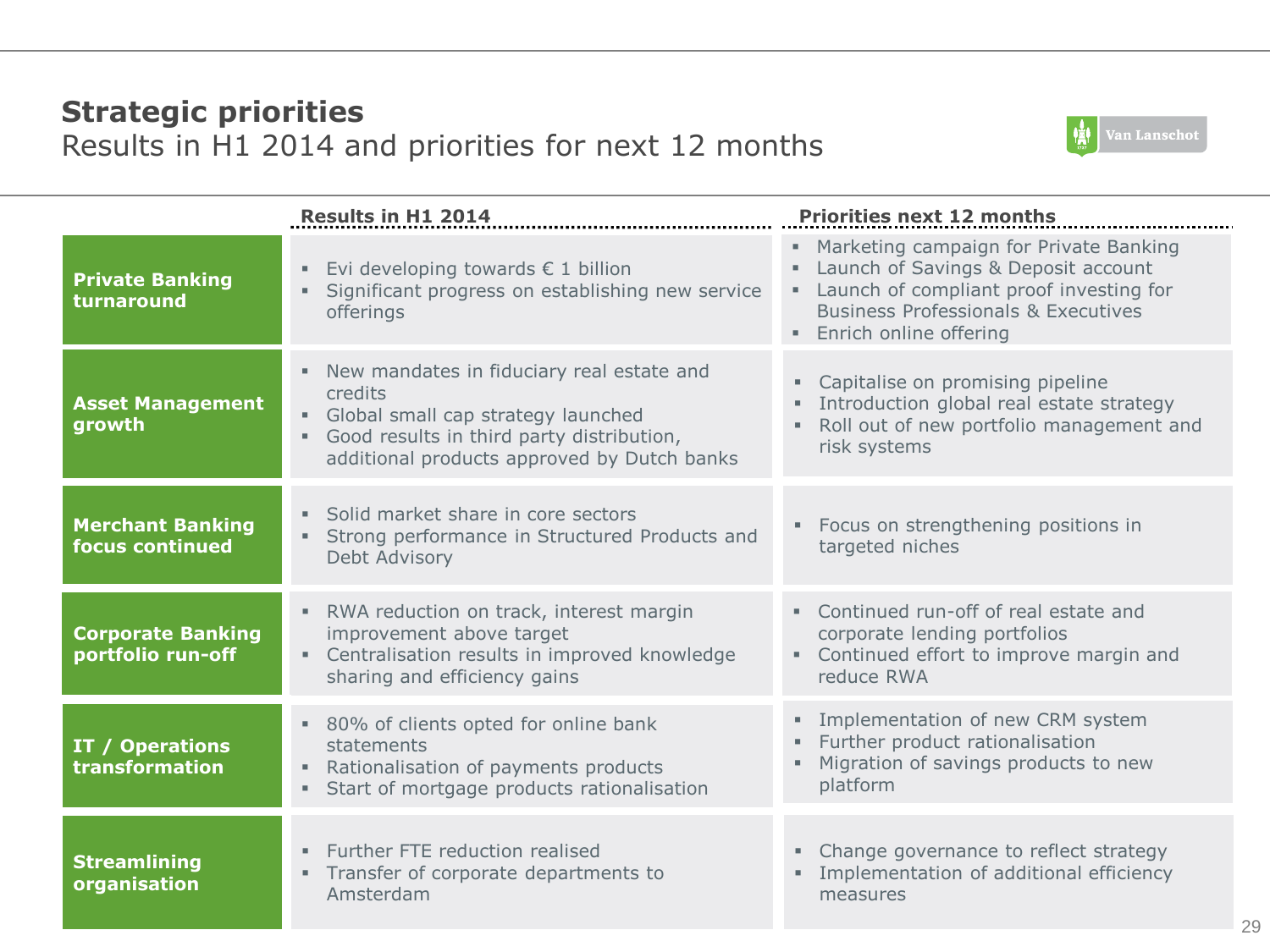# **Financial targets Van Lanschot for 2017**

On track to achieve financial targets

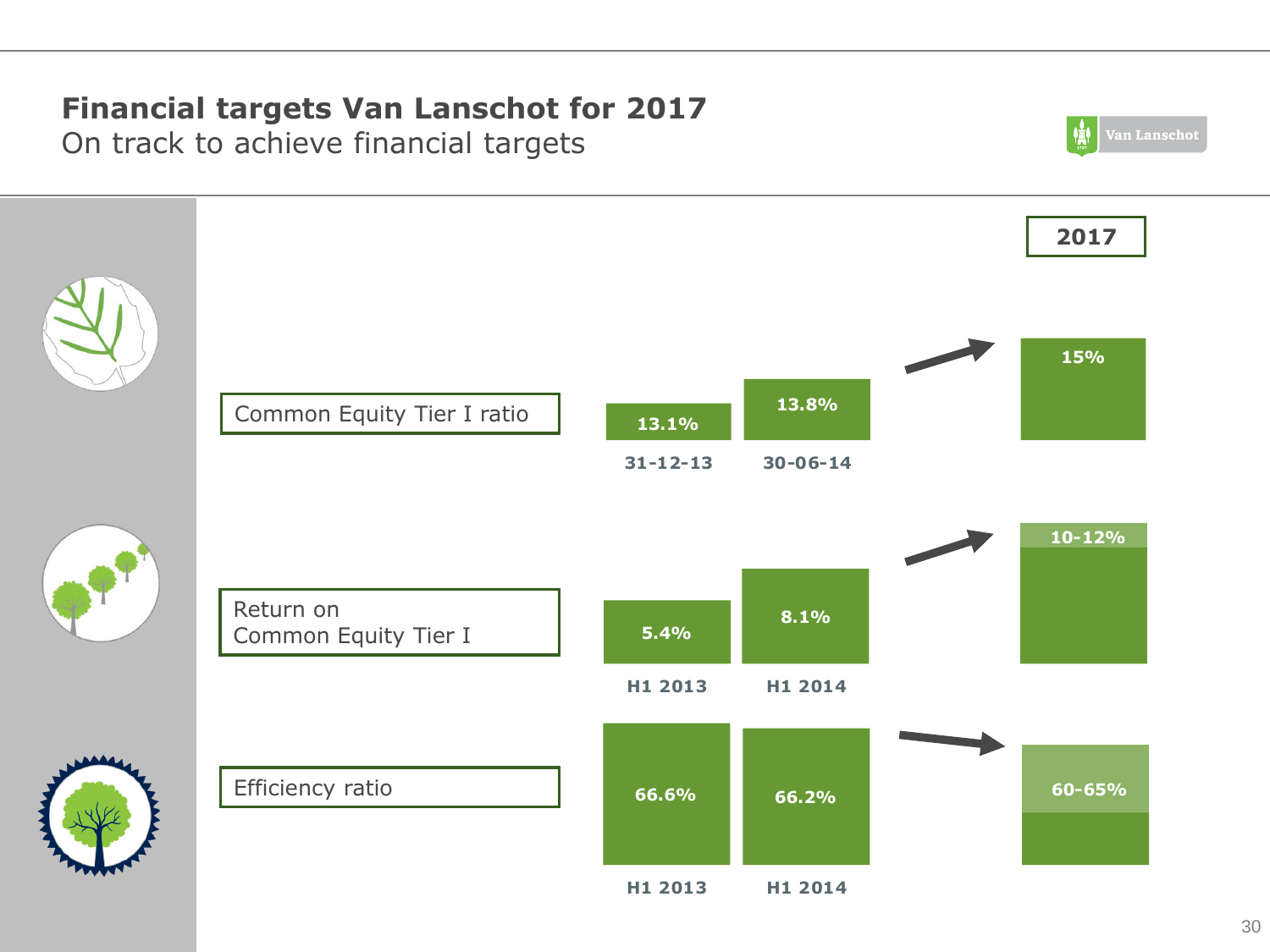